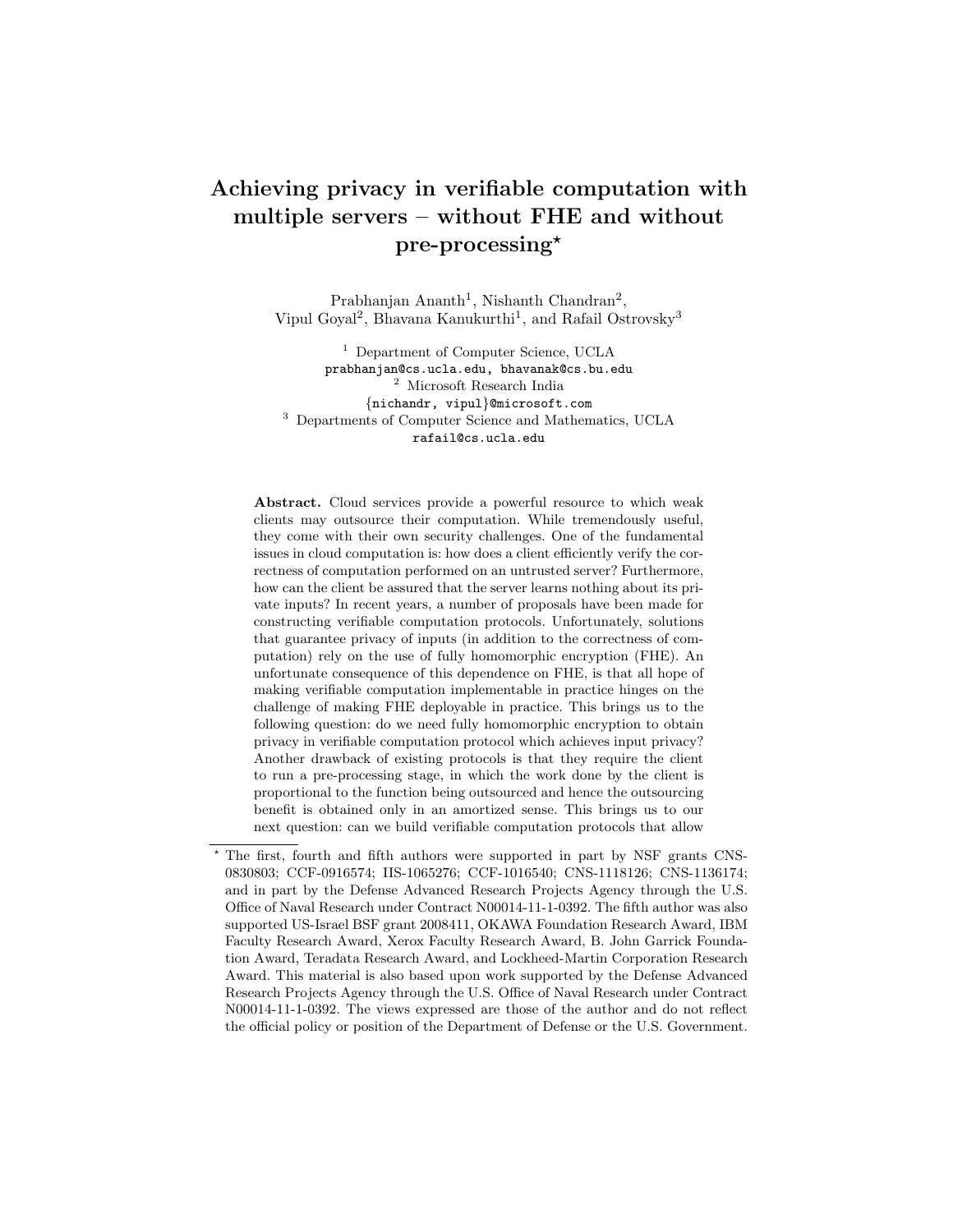the client to efficiently outsource even a computation that it wishes to execute just once?

In this paper, we consider a model in which the client outsources his computation to multiple (say  $n \geq 2$ ) servers. In this model, we construct verifiable computation protocols that do not make use of FHE and that do not have a pre-processing stage. In the two-server setting, we present an extremely practical protocol based only on one-way functions. We also present a solution, based on the DDH assumption, for the multi-server model for any arbitrary  $n$ . All these protocols are secure as long as at least one server is honest. Finally, even in the n-server model, we present a solution based solely on one-way functions. This protocol tolerates up to a constant fraction of corrupted servers.

Keywords: Verifiable computation, delegatable computation, input/output privacy, garbled circuits.

# 1 Introduction

Recently, there have been a number of proposals for non-interactive verifiable computation protocols (also called delegation of computation) (c.f., [\[AIK10](#page-15-0)[,GGP10](#page-16-0)[,CKV10\]](#page-16-1)). In this scenario, we have a computationally weak client talking to a powerful (but un-trusted) server. The client wishes to get the outcome of a desired computation (say a function  $\mathcal F$  evaluated on an input x) with the help of the server. If the server is malicious, one could ask that the correctness of the output and the privacy of the input (and possibly output) of the client still be preserved. Of course, it is also imperative that the work done by the client in verifying the correctness of the output be much lesser than the work done in computing  $\mathcal{F}(x)$  on his own.

Unfortunately, to the best of our knowledge, all proposed solutions that meet this security requirement, have the following two drawbacks: they rely on the assumption of fully homomorphic encryption (FHE) and they work in a preprocessing model which requires the weak client to perform work proportional to  $\mathcal F$  during an initial pre-processing phase and only guarantees that the work done in the online phase is low. First, we see the reliance on fully homomorphic encryption as a drawback for two reasons: a) the verifiable computation protocols so obtained, are inefficient in practice since they require the client to perform FHE encryption (which, typically, is less efficient than regular encryption and have enormous public keys) as well as require the server to perform expensive computation on encrypted data; b) from a theoretical perspective, it would be interesting to base protocols for verifiable computation on weaker or (relatively more) well-studied cryptographic hardness assumptions<sup>[4](#page-1-0)</sup>. Hence, an interesting

<span id="page-1-0"></span><sup>4</sup> The recent result of [\[BV13\]](#page-16-2) constructs a leveled FHE scheme under the LWE assumption that matches the best-known assumption for lattice-based PKE. However, all standard FHE (i.e., non-leveled) schemes additionally require a much stronger circular security assumption.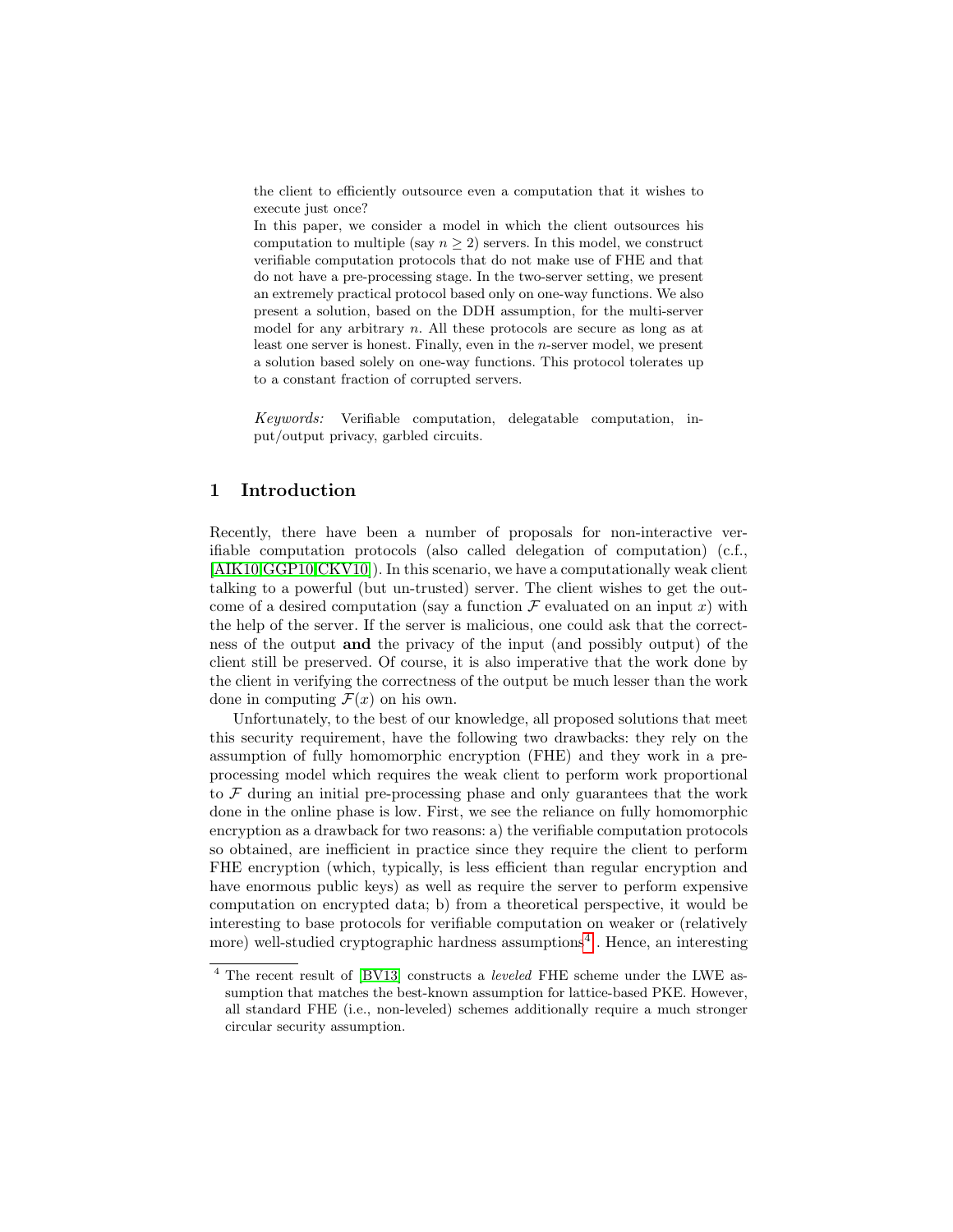question to ask is: do we need fully homomorphic encryption to obtain privacy in non-interactive verifiable computation protocols?

The second drawback of existing solutions is that they require the client to perform work proportional to  $\mathcal F$  during an initial pre-processing phase. In addition to being a strong assumption, it is also meaningful only in settings where the client wishes to compute the same function many times. This brings us to the next question: can we build verifiable computation protocols that allow the client to efficiently outsource computations (even ones that it wishes to execute just once)?

In this work, we are interested in addressing the above questions. Before we do so, we first present some intuition on the challenge of avoiding FHE. First, note that in a non-interactive verifiable computation protocol, the client sends a single message to the server (that can be viewed as an "encryption" of  $x$ ), and the server responds back with a single message from which the client can recover  $\mathcal{F}(x)$  (hence this message must look like an encryption of  $\mathcal{F}(x)$ ). If we require the client's computational complexity to be independent of  $\mathcal F$ , then inherently, every verifiable computation protocol seems to have an FHE scheme embedded in it<sup>[5](#page-2-0)</sup>. In fact, even if we allow interaction between the client and the server, to the best of our knowledge we do not know verifiable computation protocols that achieve privacy without FHE.

#### 1.1 Multi-server Model for Verifiable Computation

In light of the challenge in removing FHE in the single-server model, we turn to a model of verifiable computation in which a single client outsources its computation to multiple (say  $n$ ) servers. Note that if, all  $n$  servers are un-trusted (and colluding), then this is equivalent to outsourcing computation to a single server, and again it seems that we require FHE to obtain secure protocols. Hence, we consider a model in which a single client, holding an input  $x$ , wishes to outsource the computation of some function F, to a set of servers  $S_1, \dots, S_n$ , such that client performs very little computation (independent of  $\mathcal{F}$ ) throughout the protocol and yet has a guarantee that none of the servers learn  $x$ , nor can they force the client to accept any other output, other than the right value of  $\mathcal{F}(x)$ , even if up to  $n - 1$  of the servers are malicious and colluding. (Note that in the multi-server model, this is the strongest security one can achieve.)

Communication Model. Since client efficiency is our primary concern, we work in a model where the client sends and receives a single message, similar to the single-server non-interactive communication model. In particular, consider any (arbitrary) ordering of the servers. In our communication model, the client prepares a message and sends it (only) to the first server. Each intermediate server (except the first and the last server) receives a message from the previous server,

<span id="page-2-0"></span> $5$  This is not entirely true if the client is allowed to work in time proportional to  $\mathcal F$  in the pre-processing stage, but it does seem like the only way we know how to obtain privacy in such protocols.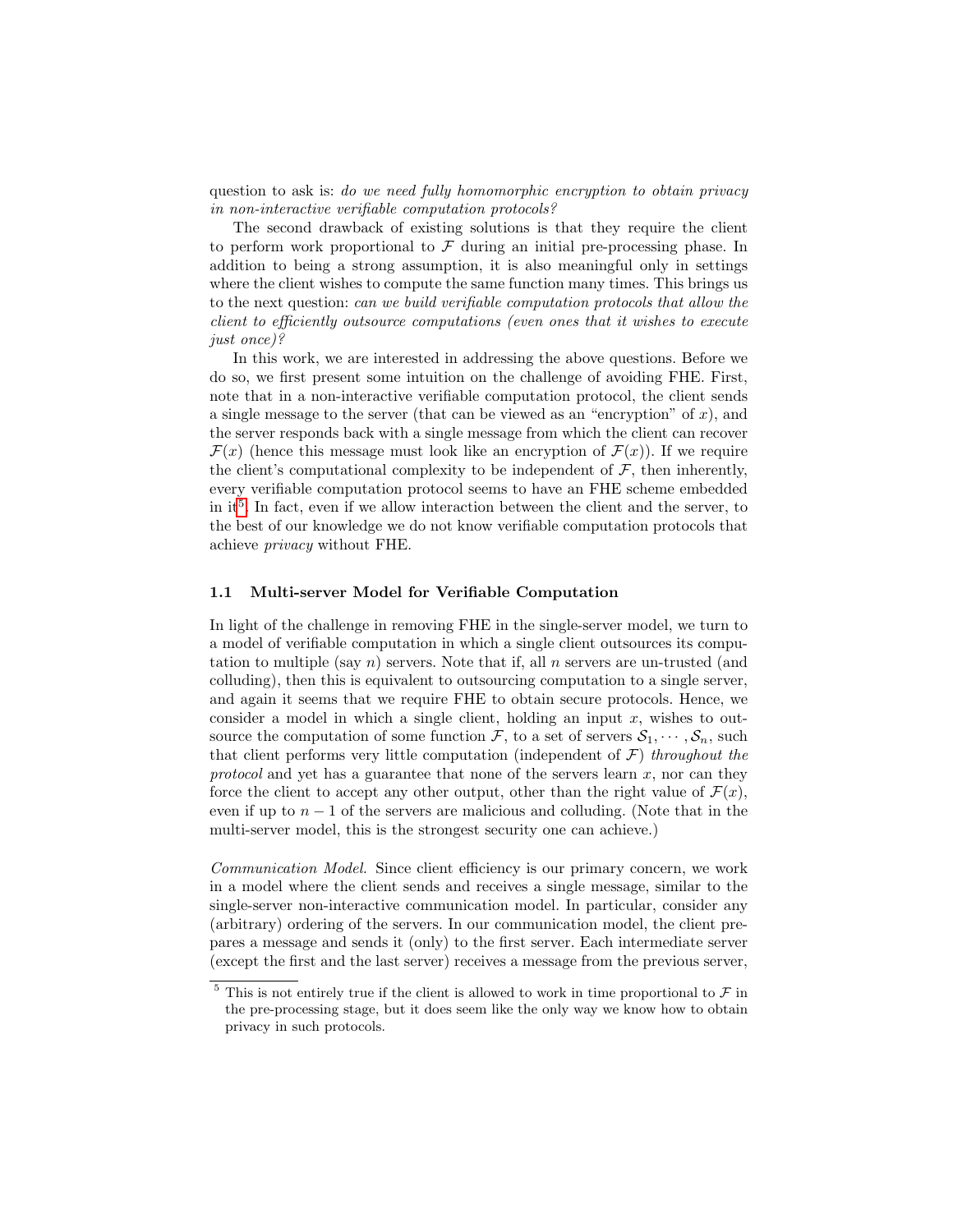performs some computation, and, sends the outgoing message to the next server. The last server, upon doing its computation, sends the resulting message back to the client. After receiving this message, the client either accepts or rejects.

#### 1.2 Our Results and Techniques.

We provide general positive results in the above model for any PPT computable function without relying on FHE and without requiring a pre-processing stage. Our constructions guarantee both: privacy for the input (and output) of the client, as well as the correctness of the output (in case client outputs accept). We now state the various results that we obtain in this work:

- We first consider the 2-server case. In this setting, we present a protocol that can be obtained from any non-private verifiable computation protocol $^6$  $^6$  and any collision-resistant hash function. This protocol is secure (i.e, guarantees privacy and soundness) as long as at least one of the two servers is not corrupted.
- Furthermore, in the 2-server case, if we allow each server to send a message to the other (i.e., we add one new message from the second server to the first), we are able to achieve a highly practical protocol solely based on one-way functions. In fact, in this protocol, the client only needs to send  $2\kappa(\lambda_x + \lambda_y)$  random bits, where  $\lambda_x$  and  $\lambda_y$  are the input and output lengths respectively and  $\kappa$  is the security parameter, (and then additionally perform a lookup), while the two servers only need to generate and evaluate a garbled circuit each (the work done by the two servers can be run in parallel further minimizing the time of the protocol execution).
- Next, we consider the n-server case. That is a client outsources the computation to n servers. Here, we construct a protocol based solely on the Decisional Diffie-Hellman (DDH) assumption that is secure as long as at least one of the  $n$  servers is not corrupted. The computational complexity of the client throughout the protocol is independent of  $\mathcal F$ , the function being outsourced; in particular it is  $\mathcal{O}(\kappa \cdot \lambda_x)$ . Since there is no preprocessing, there are no restrictions on which functions the servers might evaluate for the client. The function to be evaluated may even be different in different protocols executions (as long as there is a mechanism for the servers to get the function description without affecting the computational complexity of the client). The primary tool this construction relies on is the notion of rerandomizable Yao's garbled circuits due to Gentry, Halevi, and, Vaikuntanathan [\[GHV10\]](#page-16-3) which we carefully put together along with a specific proxy re-encryption scheme [\[BBS98\]](#page-15-1).
- $-$  Finally, we also show how to obtain a secure protocol in the *n*-server case that is based solely on one-way functions. This protocol is secure as long as a constant fraction of the n servers are not corrupted.

<span id="page-3-0"></span> $6$  That is, a verifiable computation protocol that does not necessarily guarantee any privacy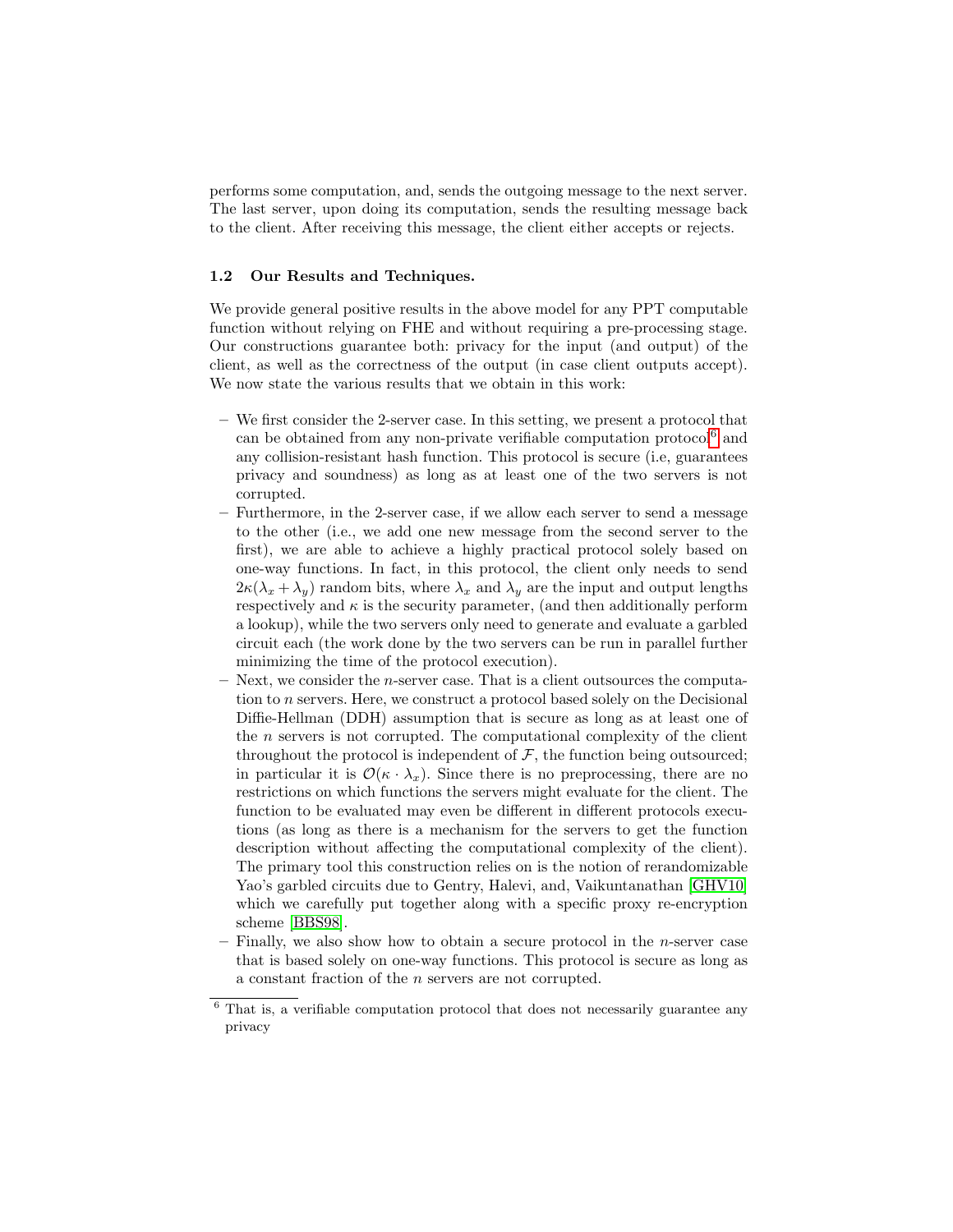An added feature of all our protocols is that by using universal circuits, we can hide not just the input  $(x)$ , but also the function  $(F)$  being outsourced. This would be particularly useful in the case when the function description is short but the computational complexity of evaluating  $\mathcal F$  is high. Finally, we note that our solutions do not suffer from the "rejection-bit" problem (that most earlier solutions suffer from) as we do not employ a pre-processing stage.

Remarks. We stress that we do not assume that the multiple malicious servers do not collude. Similar to standard secure multi-party computation protocols, all of our protocols are secure even when  $n-1$  out of the n servers are malicious and colluding with each other. We remark that one could potentially reduce the communication between servers by making use of a fully homomorphic encryption (FHE) scheme; however, our goal is to not rely on FHE due to its inefficiency. Furthermore, it would seem unlikely for us to obtain an n-server protocol where server communication is independent of the function without relying on FHE as this would lead to a secure multi-party computation protocol with constant communication complexity (without relying on FHE). We stress that the lack of any positive results in getting privacy for outsourcing computation without FHE, makes it important to consider models such as ours.

We stress that, similar to standard MPC, in our protocol also,  $n-1$  malicious servers could jointly collude and send their entire state to the honest server; this would mean that the honest server could learn the client's input. However, we do not view this as a serious limitation as this issue exists even in any MPC protocol that tolerates  $t$  corruptions. However, we stress that this problem does not arise in our setting as long as at most  $n-2$  servers are corrupted. Even if  $n-2$  servers send their state to one other server, it learns nothing as the protocol tolerates  $n - 1$  corruptions.

We finally remark that while one can obtain a private protocol for outsourcing computation in the multi-server model by simply secret sharing the clients input to the  $n$  servers and running a standard MPC protocol, our work shows that one can obtain significant efficiency gains when dealing with the specific problem of outsourcing computation (namely by leveraging the fact that the client is honest). In the 2-server setting, our protocol is even faster than standard *semi*honest secure 2PC as we do not need to make use of oblivious transfer protocols (or zero-knowledge proofs/cut-and-choose techniques to obtain malicious security). We believe that our work can be a stepping stone towards obtaining faster protocols even in the multi-server setting.

Related work and open questions. As mentioned earlier, the works of Gennaro et al. [\[GGP10\]](#page-16-0), Chung et al. [\[CKV10\]](#page-16-1), Applebaum et al. [\[AIK10\]](#page-15-0) were the firsts to consider non-interactive verifiable computation (with privacy) in the single server model. All the above protocols rely on fully homomorphic encryption to obtain privacy of the client's input. The works of [\[GKR08](#page-17-0)[,KR09](#page-17-1)[,GLR11](#page-17-2)[,BCCT12,](#page-16-4)[DFH12\]](#page-16-5), and [\[GGPR13\]](#page-16-6), all consider the problem of delegating computation, but without privacy (and obtain protocols for various classes of functions and under different assumptions). The works of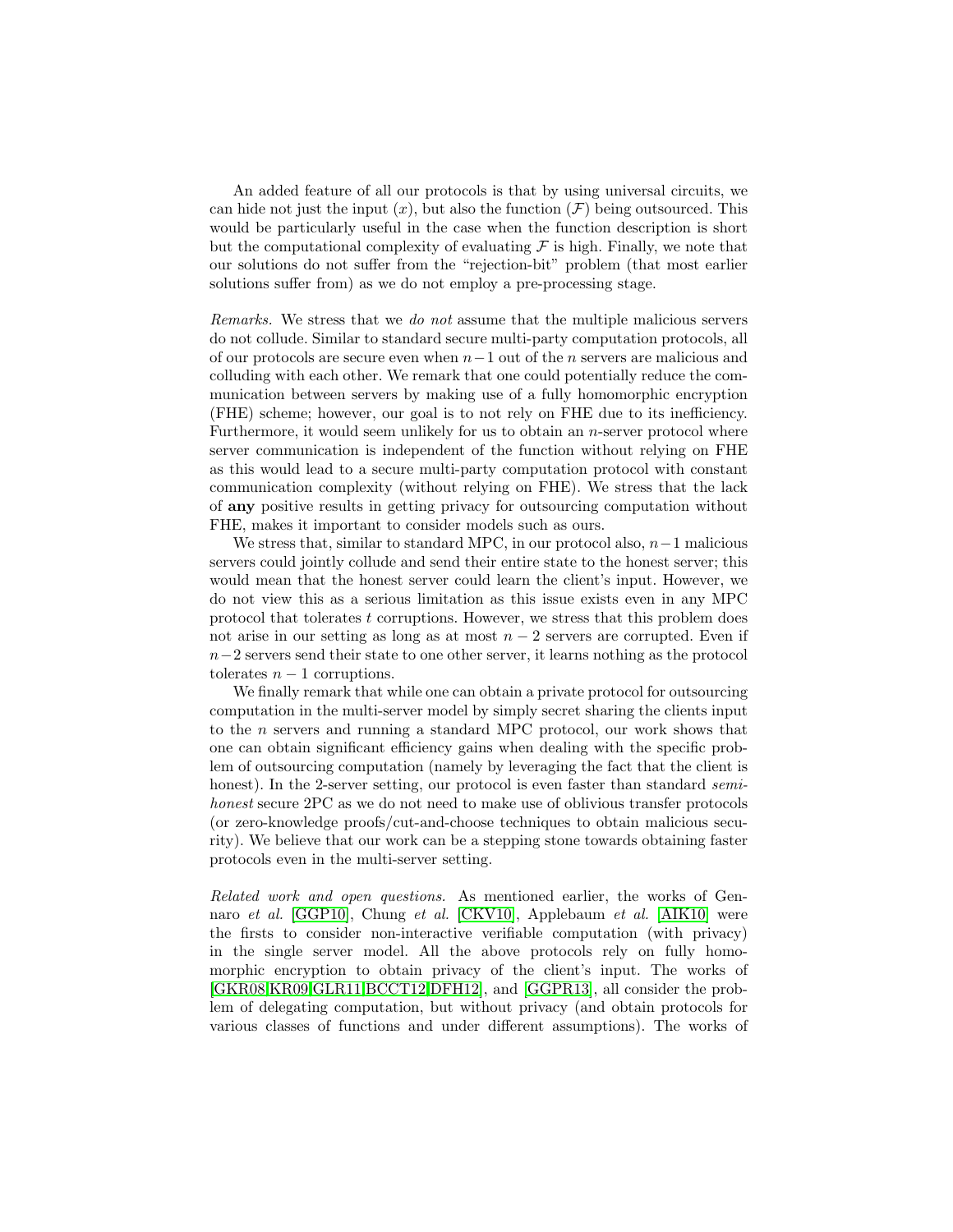[\[BGV11,](#page-16-7)[FG12\]](#page-16-8) consider outsourcing the computation of polynomials (but not the inputs), while the work of [\[PRV12\]](#page-17-3) considers (non-private) outsourcing of specific class of functions without FHE. Of course, one could additionally make these protocols private, by "enveloping them" under an FHE scheme; however, this is what we wish to avoid. Note that one could obtain a private verifiable computation protocol from an attribute-based encryption scheme that has the property of attribute-hiding (using the construction of [\[PRV12\]](#page-17-3)); however, we remark that while recent work has constructed attribute-based encryption for all polynomial time functions  $\text{GWW13,} \text{GGH+13}$  $\text{GWW13,} \text{GGH+13}$  $\text{GWW13,} \text{GGH+13}$ , these works do not obtain attribute hiding. Furthermore, even then, using this transform, we will only get a verifiable computation protocol in the pre-processing model. Finally, the work of Goldwasser *et al.* [\[GKP](#page-17-5)<sup>+</sup>13] shows how to construct reusable garbled circuits and from this show how to obtain a private scheme for delegating computation; however their construction makes use of a FHE scheme.

The works of Canetti et al. [\[CRR11,](#page-16-10)[CRR12\]](#page-16-11) were the first to consider verifiable computation in the multi-server setting. While they do not consider privacy of the client's inputs, they provide an unconditional guarantee of the client receiving the correct output (as long as at least one server is honest). The servers do not communicate in their model, however their protocol works only for a restricted class of functions (logspace uniform NC circuits). They also have a result based on computational assumptions that work for arbitrary polynomial sized circuits.

Kamara and Raykova [\[KR11\]](#page-17-6) consider the problem of outsourcing computation in the "multi-tenant" setting, in which there any mutually untrusting tenants (clients) running computations on the same trusted server (physical machine). Our solutions can be extended to this setting and achieve an improvement in efficiency (e.g., the protocol in Section [4.1\)](#page-8-0) compared to the solutions of [\[KR11\]](#page-17-6).

In our work, we obtain protocols in which the client sends a single message to the first server and receives a single message from the last server, but each of the servers send and receive one message each. A very interesting open problem would be to obtain a private protocol, in which the client sends a single message to each of the servers and receives a single message from each of the servers, and can obtain the correct result from this (i.e., a model in which the servers do not communicate with each other at all).

Organization of the paper. We begin, in Section [2,](#page-6-0) by defining our security and communication model for multi-server verifiable computation. In Section [3,](#page-6-1) we give an overview of the main tools, that we use in constructing our protocols. We present our main n-server protocol based on the DDH assumption in Section [4.2.](#page-11-0) We describe an improvement of this protocol in which the client works in time independent of n in the full version  $[ACG+14]$  $[ACG+14]$ . We refer the reader to the full version for details of our two 2-server protocols and the n-server protocol based on one-way functions (that tolerates a constant fraction of corrupt servers). We also refer the reader to the full version for more details of the constructions and for all the proofs.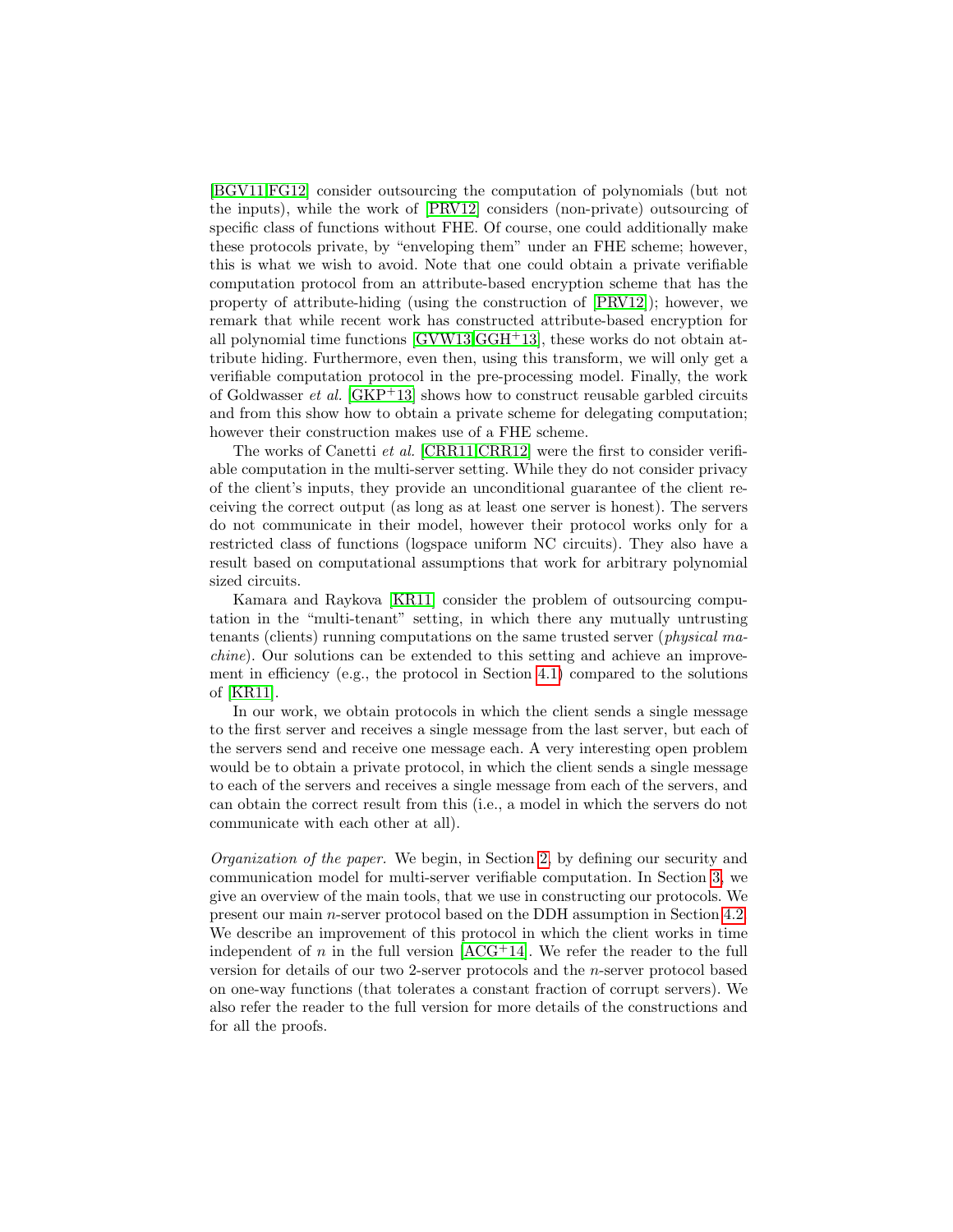## <span id="page-6-0"></span>2 Verifiable Computation in the Multi-server Setting

Let  $VC_{multiserv} = (C, S_1, \ldots, S_n)$  be a multi-server delegation scheme where C denotes the client and  $S_1, \ldots, S_n$  denote the servers. The scheme basically consists of two stages - the first is the (one-time) setup stage and the second is the online stage. In the setup stage, denoted by  $\mathsf{Setup}_{\mathcal{VC}_{multipler}},$  some computation is performed by the clients and the servers. The output of the setup stage consists of information public to everyone, as well as some secret information for the client as well as the servers. We stress that this stage is different from the standard pre-processing stage in literature as the work done in this stage is independent of the function  $\mathcal F$  or the input  $x^7$  $x^7$ .

The second stage is the online stage when the client delegates the job of evaluating  $\mathcal F$  on an input x to the set of servers. In this stage, the client runs in time independent of the complexity of the function  $\mathcal{F}$ .

A note on the setup stage. In all our constructions, the setup stage is independent of the function  $\mathcal F$ . As a result, the computational complexity of this stage is independent of the complexity of function  $\mathcal F$ . This is a much stronger condition than the proposed single-server delegation protocol [\[GGP10,](#page-16-0)[CKV10\]](#page-16-1) where the setup stage was allowed to run in time proportional to the complexity of  $\mathcal{F}$ . Another important advantage of the setup stage being independent of the function being delegated is that the client can execute this setup stage once (irrespective of the function being delegated) and store the secret state, which can then be reused for delegating *any* function, making our protocol efficient if the client wishes to delegate a number of different functions.

A multi-server delegation scheme should satisfy the properties of correctness, soundness and privacy. We refer the reader to the full version for the definitions.

## <span id="page-6-1"></span>3 Building blocks

#### <span id="page-6-3"></span>3.1 A Variant of Garbled Circuits

Yao in his seminal paper [\[Yao82\]](#page-17-7) introduced the notion of garbled circuits to construct a secure two-party computation protocol. For this work, as we will explain later, we will consider a variant of the garbled circuit construction, denoted by YaoGarbledCkt, – namely, one in which the output wires are fixed. In this variant, the output wire keys are given externally to YaoGarbledCkt which in turn generates a garbled circuit with these fixed output wire keys. Though this violates the one-time soundness property of the garbled circuits, we will show, that this still ensures the privacy of the inputs which suffices for our construction. We formally show the proof of this claim in the full version.

<span id="page-6-2"></span><sup>7</sup> This requirement of having the setup stage to be independent of the function of the client makes our model significantly stronger than the ones considered in prior works.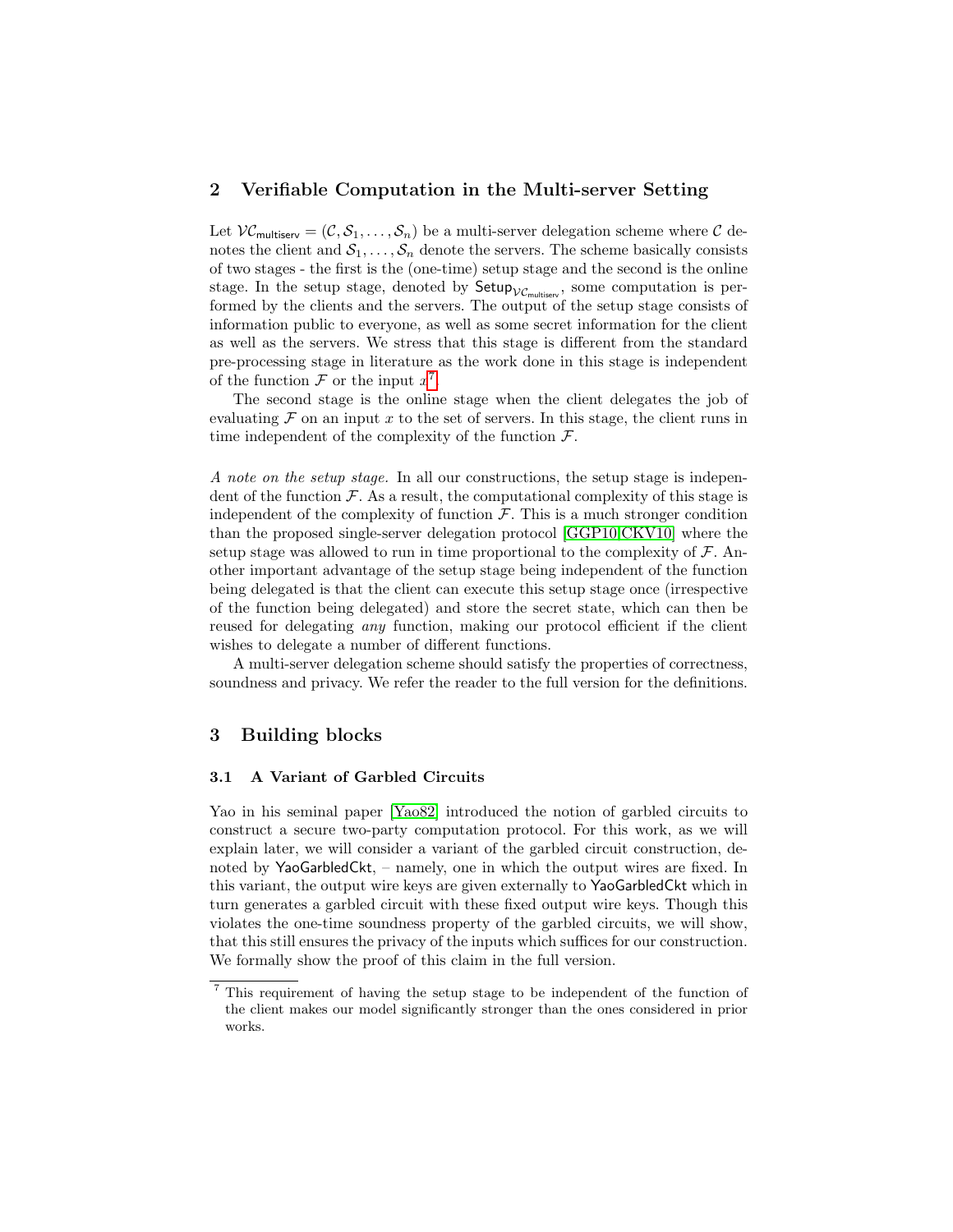In more detail, YaoGarbledCkt is a probabilistic polynomial time algorithm that takes as input a circuit  $\mathcal{F}^8$  $\mathcal{F}^8$ , randomness  $R_1, R_2$ , and fixed output wire keys. Let the keys for the output wire be denoted by  $w_{\text{out}}$  =  ${((w_{\text{out},1}^0, w_{\text{out},1}^1), \ldots, (w_{\text{out},\mu}^0, w_{\text{out},\mu}^1))}$ . It generates a garbled circuit according to Yao [\[Yao82\]](#page-17-7).  $R_1$  is the randomness used to generate the input wire keys.  $R_2$ is the randomness used to generate the wire keys for the rest of the circuit along with the four ciphertexts associated with every gate of the circuit. We will denote the collection of garbled gates by GC. Given the input wires corresponding to an input x, one can "evaluate" the garbled circuit and finally decode the output wires in order to obtain  $\mathcal{F}(x)$ .

To aid the construction we give later, we define another functionality, namely YaoGarbledCkt<sub>in</sub>, that does the following. YaoGarbledCkt<sub>in</sub> takes as input randomness  $R_1$ , and outputs just the input wires corresponding to  $GC$  which is the output of YaoGarbledCkt( $\mathcal{F}$ ;  $(R_1, R_2)$ ). As we will see later, the client will use this algorithm to compute just the input wire keys for his input  $x$ , corresponding to the garbled circuit GC, without generating the entire garbled circuit (GC) itself. The procedure YaoGarbledCkt<sub>in</sub> can be derived from YaoGarbledCkt such that the computational complexity of YaoGarbledCkt<sub>in</sub> depends only on the size of the input to the function and not on the size of the garbled circuit itself. For more details, refer to the full version.

Re-randomizable Garbled circuits. In [\[GHV10\]](#page-16-3), Gentry et al. gave an alternate construction of garbled circuits whose security was shown, based on the Decisional Diffie Hellman (DDH) assumption. The advantage of their construction was that the garbled circuits that were obtained from their approach could be rerandomized. We say that a garbled circuit produced by YaoGarbledCkt is rerandomizable when there exists an algorithm reRand which on input a garbled circuit produces a different garbled circuit such that no computationally bounded adversary can distinguish whether a given garbled circuit is obtained as a result of rerandomization or was computed from YaoGarbledCkt, even when given the original garbled circuit. To explain this in more detail, we first define reRand. reRand takes as input a garbled circuit  $GC_1$  (constructed from  $\mathcal F$  and with fixed output wires  $w_{\text{out}}$ ) and outputs another garbled circuit  $GC_2$  (whose output wires are also fixed to  $w_{\text{out}}$ ) such that the distribution of  $\mathsf{GC}_1$  is computationally indistinguishable from that of  $GC_2$  even if the distinguisher is given access to  $\mathcal F$ and the randomness used to compute  $GC_1$ . In addition to  $GC_1$ , reRand takes as input randomness  $(R_1, R_2)$  (and is denoted reRand( $\mathsf{GC}_1, (R_1, R_2)$ )).  $R_1$  is used to re-randomize the input wires while  $R_2$  is used to re-randomize the rest of circuit. Note that the procedure reRand re-randomizes only the garbled circuit and not the output wires. So it does not need to take as input  $\mathbf{w}_{\text{out}}$ . Gentry et al. construct re-randomizable garbled circuits whose output wires are also randomized; as mentioned earlier, we require a variant of garbled circuits whose output wires remain the same, even after re-randomizing. We will show that the

<span id="page-7-0"></span><sup>8</sup> We use the same symbol to denote the function as well as the circuit computing the function.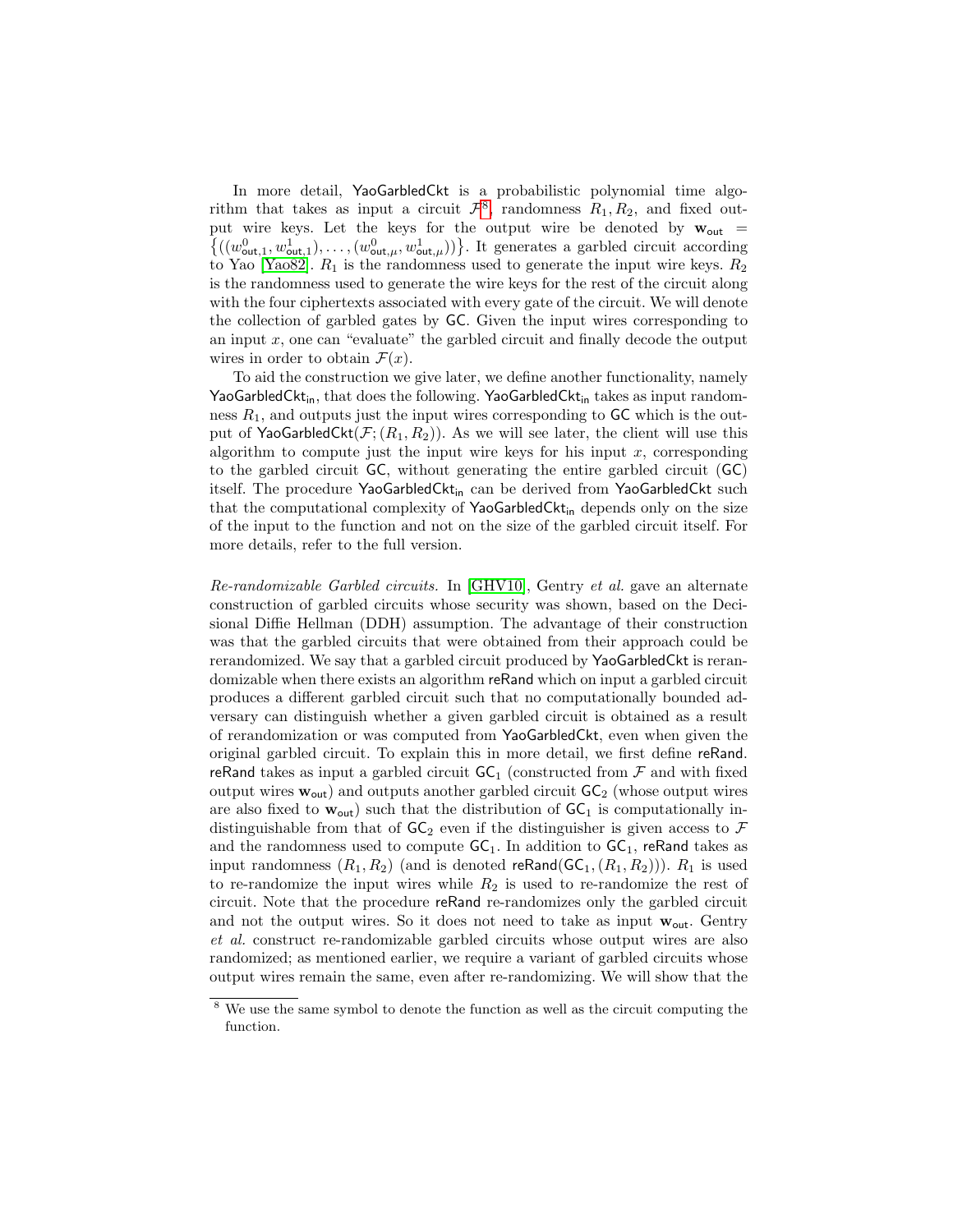construction of Gentry et al. can be used even for our purposes and the security of the construction holds. For more details, we refer the reader to the full version.

We now define another functionality, namely reRand<sub>in</sub>, on the lines of YaoGarbledCkt<sub>in</sub> as follows. reRand<sub>in</sub> takes as input randomness  $R_1$  and  $\mathbf{w}_{\mathsf{GC}_1, \mathsf{in}}$ , which are the input wire keys of a garbled circuit  $GC_1$ , and outputs  $w_{GC_2,in}$ which are the input wire keys corresponding to  $GC_2$  where  $GC_2$  is the output of reRand( $GC_1$ ;  $(R_1, R_2)$ ). Like in the case of YaoGarbledCkt<sub>in</sub>, the reRand<sub>in</sub> algorithm can be easily derived from reRand such that the computational complexity of reRand<sub>in</sub> depends only on the size of the input to the function and not the size of the garbled circuit itself.

#### 3.2 Re-encryption Scheme

Informally, a re-encryption scheme allows a third party, who possesses a reencryption key, to transform ciphertexts encrypted under one public key  $pk<sub>1</sub>$ into ciphertexts of the same message under a different public key  $pk_2$ , without learning anything about the contents of the message m. Various constructions of re-encryption schemes are known; we require a re-encryption scheme that is also additively homomorphic. We show such a scheme and provide more details about it in the full version.

## 4 Constructions of Verifiable Computation Protocols

In this section, we shall present our protocols for verifiable computation in the multi-server model. We shall first begin by describing a protocol in the 2-server case that can be built from any non-private verifiable computation protocol coupled with any collision-resistant hash function family. We will then build our n-server protocol that is based on the Decisional Diffie-Hellman assumption. Our n-server protocol based on one-way functions (but handling only a constant fraction of corrupt servers) is given in the full version.

#### <span id="page-8-0"></span>4.1 The Two-Server Case

We wish to construct a verifiable computation protocol that allows a client  $\mathcal C$ to outsource the computation of F on input x to two servers  $S_1$  and  $S_2$  with a guarantee on both privacy and soundness when at least one server is honest. We present two protocols for this purpose.

Solution 1: The high level idea for the first protocol is as follows.  $\mathcal C$  will pick a seed to pseudo-random function (PRF) family and send the seed to  $S_1$ . The client will also generate the output wires of a garbled circuit for function  $\mathcal F$  (as described in Section [3.1](#page-6-3) using YaoGarbledCkt<sub>in</sub>) and send them to  $S_1$ . Finally, the client also picks a key to a collision-resistant hash function (call the description of this function H) and sends H to  $S_1$  and  $S_2$ . Upon receiving input x, C picks the corresponding input wires in the garbled circuit for x and sends them to  $S_2$ .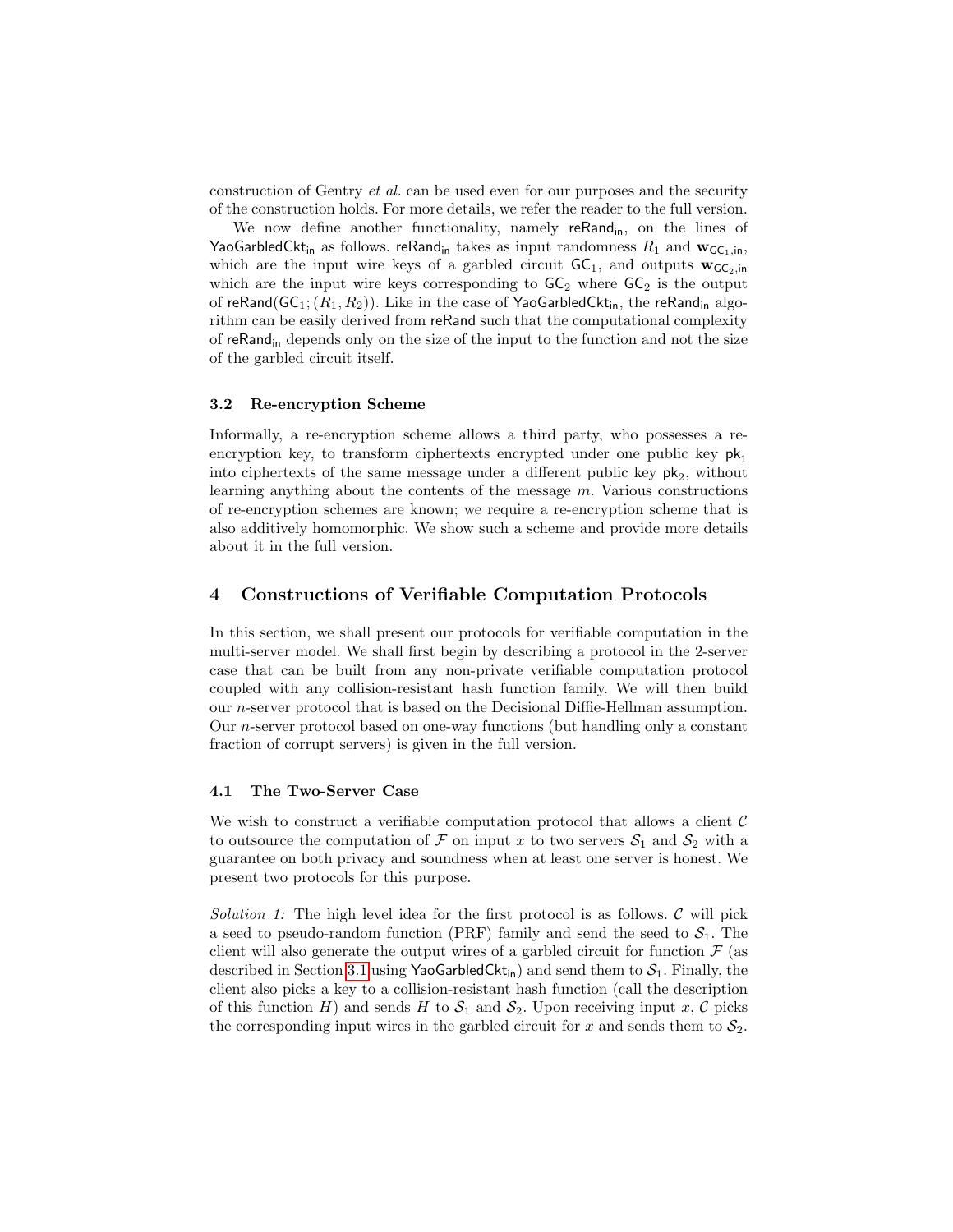$S_1$  generates a garbled circuit for  $\mathcal F$  using randomness produced by the PRF seed and the output wires given by  $C. S<sub>1</sub>$  then computes a hash of this garbled circuit using  $H$  and sends the result of this hash to  $C$  along with a proof that the computation was performed honestly (we use the non-private verifiable computation protocol in order to do this).  $S_1$  will send the garbled circuit produced to  $S_2$ .  $S_2$  will compute a hash of the garbled circuit received from  $S_1$  and send that to  $C. S_2$  will also evaluate the garbled circuit using the input wires received from  $\mathcal C$  and send the resulting output wire to  $\mathcal C$ .

The client finally checks three things: a) The non-private verifiable computation with  $S_1$  succeeded, b) the hash output values received from both servers were the same and c) the output wire received from  $S_2$  was indeed a valid output wire. If all three checks succeed, then the client decodes the output from the received output wire and learns  $\mathcal{F}(x)$ . For more details, we refer the reader to the full version.

Solution 2: We next present a highly practical two-server protocol based solely on one-way functions. For this protocol alone, we will have each server send a message to the other server.

The protocol works as follows. The client sends each server  $\mathcal{S}_i$  (for  $i \in \{1,2\}$ ), a seed to a pseudo-random function  $K_i$ . Each  $S_i$  uses  $K_i$  and generates the garbled circuit ( $\mathsf{GC}_i$ ) for the function  $\mathcal{F}^9$  $\mathcal{F}^9$ . Additionally, the client also sends input wires of  $GC_1$  (resp.  $GC_2$ ), corresponding to his input, to  $S_2$  (resp.  $S_1$ ). Each server evaluates the garbled circuit it receives from the other server using the input wires it receives from the client and sends the output wires to the client.  $\mathcal C$  checks the output wires it receives from both servers to make sure they are valid. If they are both valid, it decodes them to obtain the output values contained in them. If both these values are the same, it accepts the output value and rejects otherwise<sup>[10](#page-9-1)</sup>. For more details of this protocol, we refer the reader to the full version.

While the communication between servers cannot be reduced in this protocol, we feel the practical efficiency of this protocol outweighs any overhead caused due to that extra message from  $S_2$  to  $S_1$ . Indeed, the only work done by the client is to generate short randomness and finally do a look-up to obtain the output. The only work done by the servers is to generate (and evaluate) a single garbled circuit each (that can also be done in parallel by both the servers). We stress that while 2-PC protocols can be used to obtain a similar result, we need the underlying 2-PC protocol used to be secure against malicious adversaries. Such a 2-PC protocol would need to use either the cut-and-choose approach or zero-knowledge proofs, both of which are inefficient.

<span id="page-9-0"></span> $9$  Actually C needs to only give the servers the randomness for generating the input and output wires. The servers can pick their own randomness to generate the garbled circuit (consistent with these input and output wires). Security of our protocol holds even in this case – since we have that at least one server is honest, at least one garbled circuit is generated honestly. This is sufficient to guarantee security.

<span id="page-9-1"></span> $10$  Note that the above protocol can be modified trivially so that the client sends just one message to  $S_1$  and receives just one message from  $S_2$ .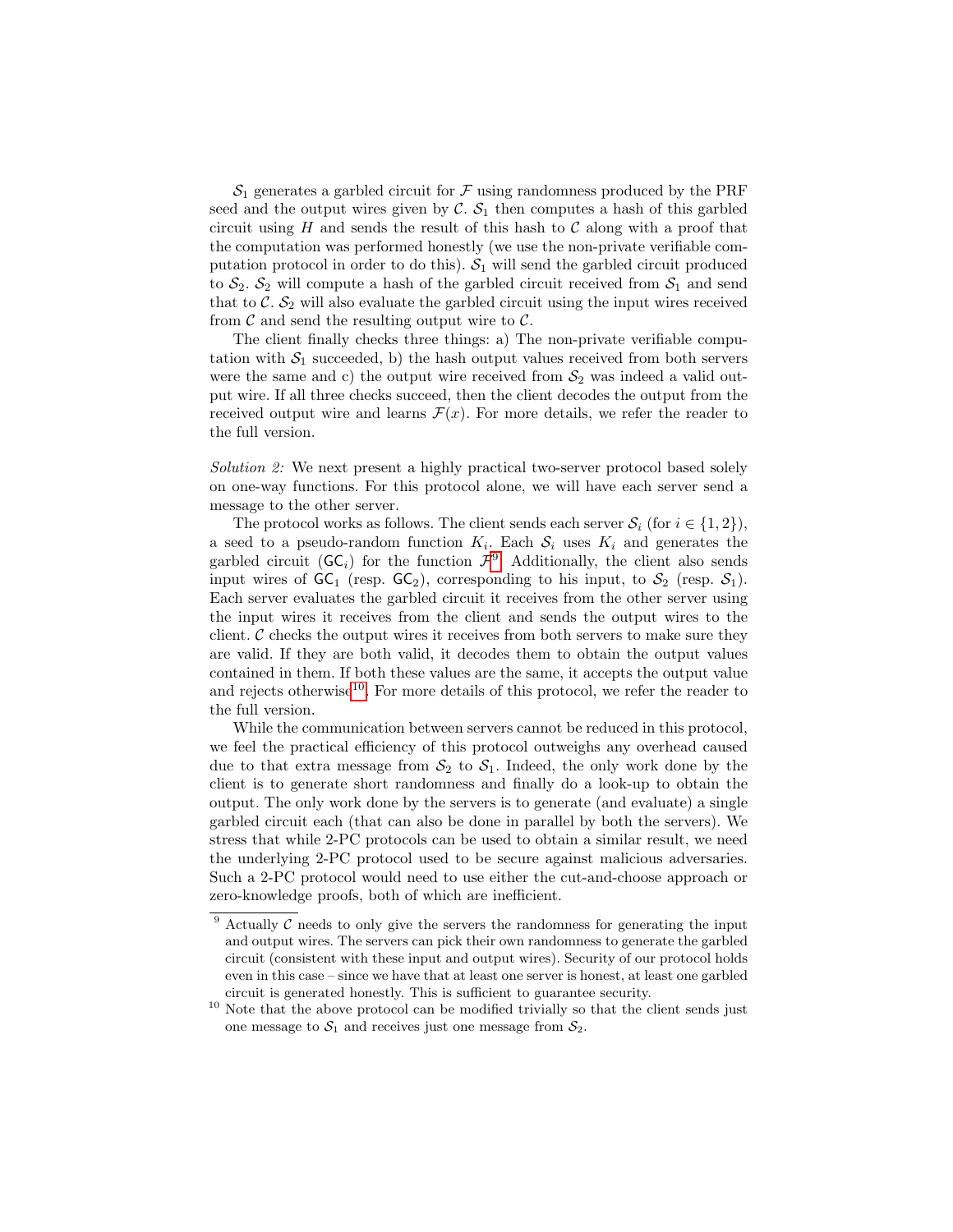This protocol for verifiable computation is similar in spirit to a protocol by Mohassel and Franklin [\[MF06\]](#page-17-8) to achieve efficient, malicious, 2-PC in a model where the malicious party may get some information-leakage. Our protocol, used in the context of verifiable computation, is fully secure. It, of course, avoids the use of oblivious transfer protocols and, can additionally allow the servers to run in parallel, thereby achieving better efficiency. One drawback of this solution is that its security is guaranteed only when the servers do not learn whether or not the client accepted the response. We stress that none of our other solutions suffer from this drawback.

#### 4.2 The n-Server Case

In this section, we present our *n*-server verifiable computation protocol based on the DDH assumption. The high level idea behind constructing such a protocol for functionality  $\mathcal{F}(x)$  works as follows: the client generates the input and output wires corresponding to  $GC_1$  (where  $GC_1$  is the garbled circuit for evaluating  $\mathcal{F}$ ).  $\mathcal{S}_1$  generates GC<sub>1</sub> (and all the wires corresponding to it). Each server  $\mathcal{S}_i$ (for  $1 \leq i \leq n-1$ ), then re-randomizes  $\mathsf{GC}_i$  and sends it  $\mathcal{S}_{i+1}$ . The client re-randomizes his input wires  $(n - 1$  times) to obtain the wires corresponding to input x (according to the re-randomized garbled circuit  $\mathsf{GC}_{n-1}$ ).  $\mathcal{S}_n$  obtains the re-randomized input wires corresponding to input  $x$ . (NIZK proofs need to be used to ensure that the re-randomizations are done correctly; likewise signature and encryption schemes need to be used to ensure that messages are sent via secure authenticated channels – we omit those details for now.<sup>[11](#page-10-0)</sup>)  $S_n$ then evaluates the final garbled circuit and returns the output to the client. The client re-randomizes his output wires  $n - 1$  times to obtain the output wires corresponding to  $GC_{n-1}$ . Using the work of Gennaro *et al.* [\[GGP10\]](#page-16-0), one can then show that if  $S_n$  returned a "correct" output wire, then he must have obtained it by evaluating the "honestly" re-randomized garbled circuit on the right input wires – therefore the protocol guarantees soundness. One can then show the privacy of this protocol from the fact that even if one of the servers does the re-randomization honestly, the re-randomized input and output wires will reveal no information to the dishonest servers (i.e., the adversary) about  $x$ and  $\mathcal{F}(x)$ .

Remark. Recently, the work of [\[BHR12\]](#page-16-12) built adaptively secure garbled circuits which remain secure even if the input is chosen after seeing the garbled circuit. Such security is needed in verifiable computation protocols where the garbled circuit is generated in the pre-processing stage. In our protocol, the garbled circuits are always generated in the online stage. So standard garbled circuits as proven secure in the work of [\[LP09\]](#page-17-9), suffice for our purposes.

<span id="page-10-0"></span><sup>&</sup>lt;sup>11</sup> Alternatively, one can use techniques of cut-and-choose in order to make sure that the servers honestly create (or re-randomize) the garbled circuits; we leave the details of this construction to the full version of the paper.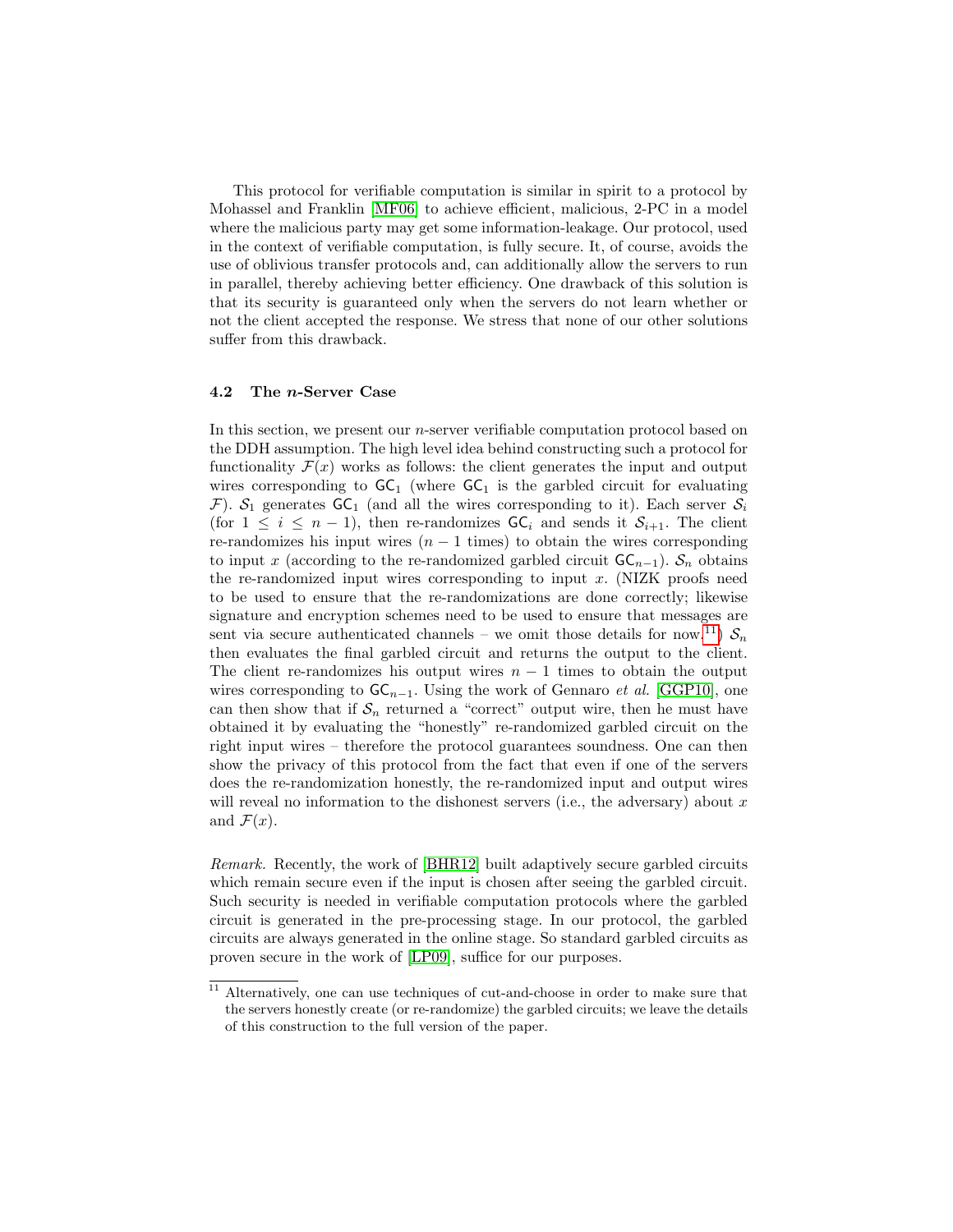While this, along with a few other ideas, forms the underlying intuition for our result, the main limitation of the above approach is that the client works proportional to n.

To this end, observe that the client works proportional to  $n$  because he needs to re-randomize both the input wires as well as the output wires. For the sake of simplicity, for now, we only discuss how to avoid the client's re-randomization of the output wires. One idea to accomplish this is to fix all the output wires (of all garbled circuits) to some specific value. However, this results in two issues. The first issue is that it is not immediately clear that this protocol guarantees privacy. However, we show that Yao's garbled circuit and it's re-randomization remains private even when using fixed output wires. We will use this to show that our protocol guarantees privacy. We refer the reader to the full version for the details.

The next, and more important, issue with this change, is that it no longer guarantees soundness. (Since the servers know the fixed output wires,  $S_n$  could just send a correct output wire without evaluating the garbled circuit  $\mathsf{GC}_{n-1}$ .) We fix this by using an idea from the work of Applebaum et al. [\[AIK10\]](#page-15-0). We use a message authentication scheme  $MAC = (MACtag, MACverify)$  and modify the functionality F to G: instead of computing just  $\mathcal{F}(x)$ , G, takes as additional inputs  $K_1, K_2$ .  $\mathcal{G}(x, K_1, K_2)$  executes  $\mathcal F$  on input x to obtain y. It then computes  $y \oplus K_1$  and then produces  $y_{\text{MAC}} = \text{MACtag}(K_2, y \oplus K_1)$ . Now, one can show that the soundness of the protocol comes from security of the message authentication code. This is an overview of our main construction which we describe below. In this construction, the client still works proportional to  $n$  but he no longer re-randomizes the output wires.

In our full version, we describe how to avoid the client's re-randomization of the input wires, thereby making the client's running time independent of  $n$ .

#### <span id="page-11-0"></span>Our n−Server Construction

Setup stage. During the Key Generation stage, each server  $S_i$  generates the secret key-public key  $(\mathsf{sk}_i, \mathsf{pk}_i)$  pairs for an encryption scheme  $(\mathsf{KeyGen}_{\mathsf{Enc}}, \mathsf{Enc}, \mathsf{Dec})$ that is CCA2 secure. Further, the client generates (SK, VK) for the signature scheme (KeyGen<sub>Sign</sub>, Sign, Ver) that is existentially unforgeable under chosen message attack. The servers  $S_1, \ldots, S_{n-1}$  generate  $(SK_1, VK_1), \ldots, (SK_{n-1}, VK_{n-1})$ respectively for the signature scheme (KeyGen<sub>Sign</sub>, Sign, Ver). Let MAC = (MACtag, MACverify) be a message authentication scheme which is existentially unforgeable against chosen message attack. MACtag on input a MAC key K and a message  $m$  produces a message authentication code  $m_{\text{MAC}}$  for  $m$ . MACverify on input key K, message m and a tag  $m'_{\text{MAC}}$ , outputs 1 if  $m'_{\text{MAC}}$  is a valid message authentication code for m under the key K else it outputs 0. Let  $Comm(m)$ denote the commitment to a message  $m$  (that is at least computationally hiding and binding). We let  $Open(c)$  denote the opening of a commitment c. Further, the servers use a non-interactive zero knowledge proof (NIZK) system (in the CRS model) (Prover<sub>Rel</sub>, Verifier<sub>Rel</sub>) defined for a relation Rel in NP that satisfies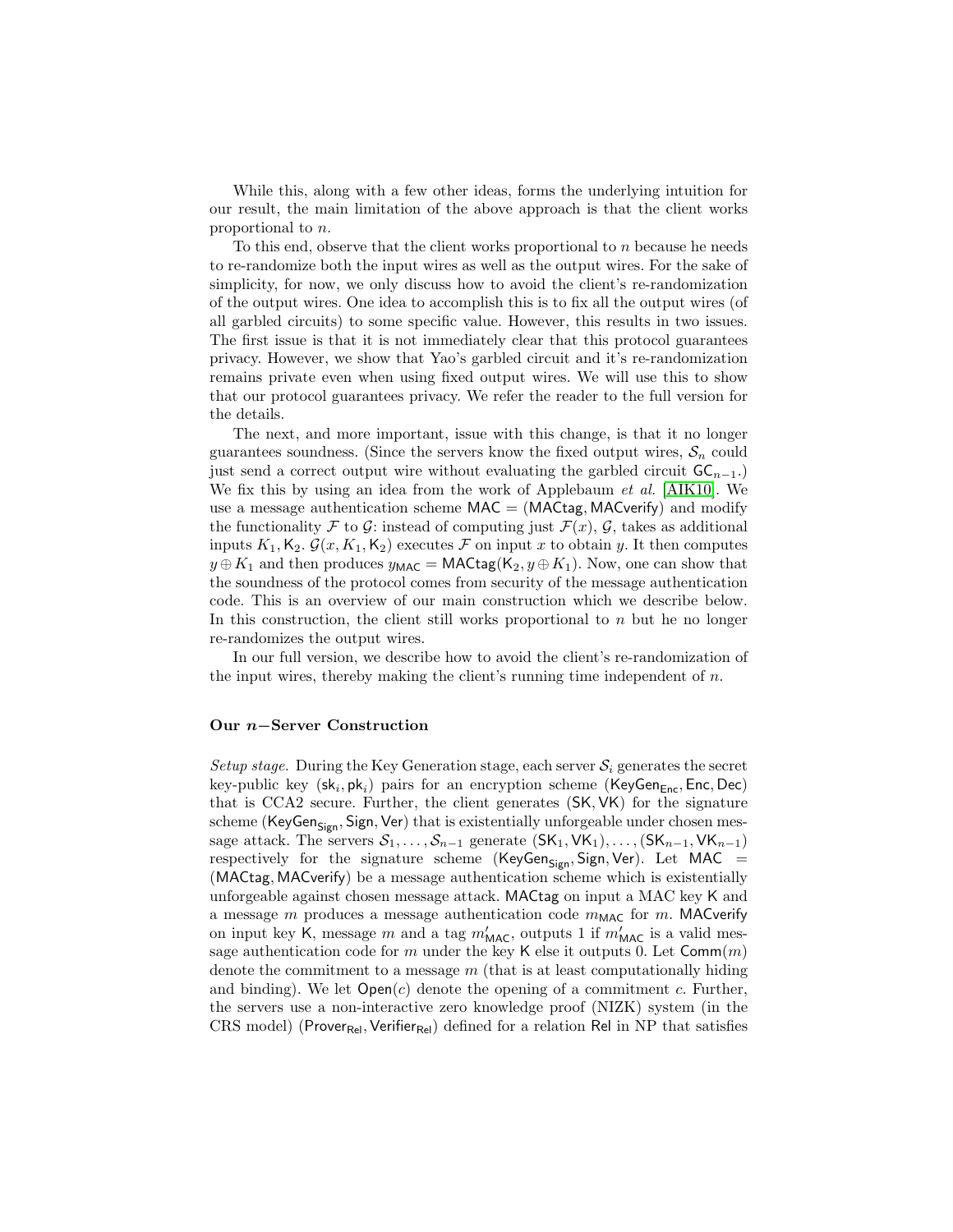the standard notions of correctness, soundness, and zero-knowledge. The zero knowledge simulator for this proof system is denoted by  $\mathsf{Sim}_{\mathsf{Rel}}$ . We also use the following pseudo-random function families:

- 1. PRF<sub>gc</sub>( $\cdot$ , $\cdot$ ) is used by  $S_1$  to output the randomness for generating all the wires of  $GC_1$  with the exception of the input and output wires alone. Without loss of generality, assume that the output length of the PRF is sufficiently long enough to garble the circuit  $G<sup>12</sup>$  $G<sup>12</sup>$  $G<sup>12</sup>$  which is defined with respect to the delegated function  $\mathcal F$  as follows.  $\mathcal G$  on input  $(x, K_1, K_2)$  outputs  $\mathsf{MACtag}(\mathsf{K}_2,\mathcal{F}(x)\bigoplus\!K_1).$
- 2. For  $2 \leq i \leq n-1$ , PRF<sub>re</sub> $(\cdot, \cdot)$  is used by  $S_i$  to re-randomize the entire circuit  $GC_{i-1}$  except the input wire keys. As before, assume that the output of PRF is sufficiently long enough to rerandomize the garbled circuit of  $\mathcal G$  (which is defined above).
- 3. PRF<sub>in</sub> $(\cdot, \cdot)$  is used by  $S_1$  to generate the keys for the input wires corresponding to  $GC<sub>1</sub>$ . Additionally it will be used by the client to generate the keys for the input wires (without having to generate all of  $GC<sub>1</sub>$ ). Further  $S<sub>i</sub>$  (for  $2 \leq i \leq n-1$ ) uses  $\mathsf{PRF}_{\text{in}}(\cdot, \cdot)$  to rerandomize the input wire keys of  $\mathsf{GC}_i$ .

We now describe our protocol  $P$ .

- 1. Client on input  $x$  does the following:
	- (a) C picks a key  $\alpha_1$  for PRF<sub>gc</sub>( $\cdot$ , ·) and  $n-2$  keys  $\{\alpha_2, \ldots, \alpha_{n-1}\}$  for the pseudorandom function  $\mathsf{PRF}_{re}(\cdot, \cdot)$  uniformly at random. In addition he also picks keys  $\beta_1, \ldots, \beta_{n-1}$  to be used by  $S_i$  to evaluate  $\mathsf{PRF}_{in}(\cdot, \cdot)$  uniformly at random.
	- (b) C computes commitments to each of these PRF keys. Let  $c^{\alpha}$  =  ${c_1^{\alpha}, \ldots, c_{n-1}^{\alpha}} \stackrel{\text{def}}{=} {\text{Comm}(\alpha_1), \ldots, \text{ Comm}(\alpha_{n-1})}$  and  $\mathbf{c}^{\beta} =$ 1  ${c_1^{\beta}, \ldots, c_{n-1}^{\beta}\} \stackrel{\text{def}}{=} {\text{Comm}(\beta_1), \ldots, \text{Comm}(\beta_{n-1})}.$
	- (c) C sets  $d_i^{\alpha} = \text{Open}(c_i^{\alpha})$  and  $d_i^{\beta} = \text{Open}(c_i^{\beta})$  for all  $1 \leq i \leq n-1$ . Let  $\mathbf{d}^{\alpha} = \{d_1^{\alpha}, \ldots, d_{n-1}^{\alpha}\}\$ and  $\mathbf{d}^{\beta} = \{d_1^{\beta}, \ldots, d_{n-1}^{\beta}\}.$
	- (d) Let the client's input be  $x = x_1 \cdots x_{\lambda_x}$ , where each  $x_i$  is a bit. The client picks  $K_1$  uniformly at random (where  $K_1$  is of the same length as  $\mathcal{F}(x)$ ) and also picks a MAC key  $K_2$ . Let  $K_2$  be of length  $\lambda_{K_2}$ .  $\lambda$  is such that  $\lambda = \lambda_x + \lambda_{\mathsf{K}_1} + \lambda_{\mathsf{K}_2}.$
	- (e)  $C$  picks an execution id,  $\mathsf{id}^{13}$  $\mathsf{id}^{13}$  $\mathsf{id}^{13}$ , and obtains the keys for the input wires of the garbled circuit  $GC_1$  (to be defined later) by eval-

<span id="page-12-0"></span> $12$  This assumption requires the knowledge of the size of the circuit being delegated by the client before the PRF keys are generated. This in turn makes the key generation stage dependent on the function being delegated. This dependency can be eliminated as follows. Instead of using just one output of PRF to garble the circuit, use multiple PRF outputs to garble the circuit. Using sufficiently many PRF outputs the entire circuit can be garbled. For convenience sake, in our protocol description the garbling of the entire circuit is done using just one output of the PRF.

<span id="page-12-1"></span><sup>&</sup>lt;sup>13</sup> This id needs to be unique for each execution. This can be achieved by the client, either by maintaining state and ensuring that ids do not repeat, or by the client picking the id at random from a sufficiently large domain (and one can then argue that except with negligible probability, the id will be unique).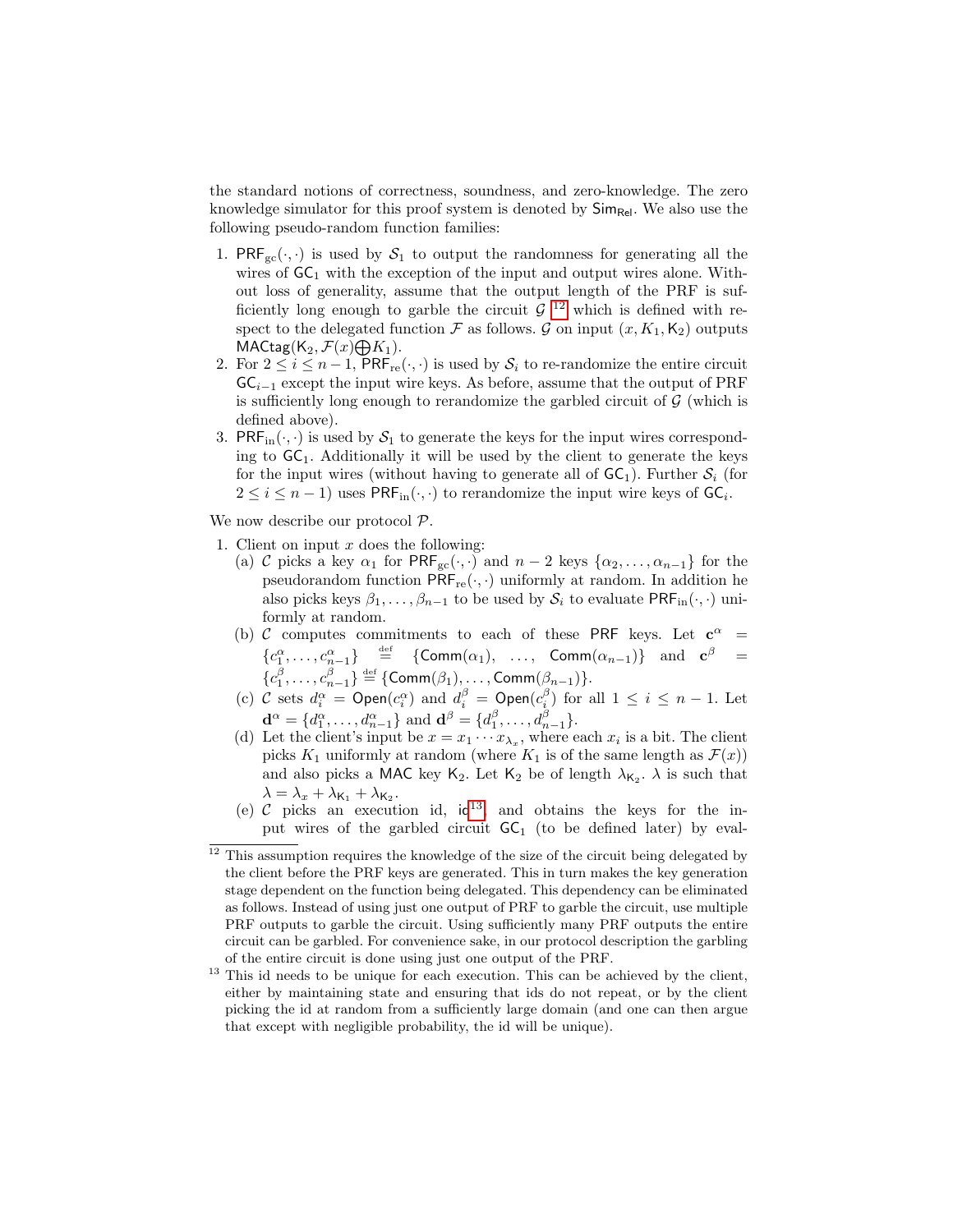uating YaoGarbledCkt<sub>in</sub>( $\mathcal{F}, \mathsf{PRF}_{in}(\beta_1, id)$ ). Let the keys (corresponding to 0 and 1) for the input wires be denoted by  $\mathbf{w}_{\mathsf{GC}_1, \mathsf{in}}$  $\{(w_{\mathsf{GC}_1, \mathsf{in}, 1}^0, w_{\mathsf{GC}_1, \mathsf{in}, 1}^1), \ldots, (w_{\mathsf{GC}_1, \mathsf{in}, \lambda}^0, w_{\mathsf{GC}_1, \mathsf{in}, \lambda}^1)\}$  where  $w_{\mathsf{GC}_1, \mathsf{in}, i}^0$  denotes the key for the  $i^{th}$  input wire representing bit 0 while  $w$ <sup>1</sup><sub>6 $C$ <sub>1</sub>,in,*i*</sub> denotes the  $i^{th}$  wire representing the bit 1 in the garbled circuit  $GC_1$ .

(f) The client  $C$  then does the following. It computes  $\mathsf{reRand}_\mathsf{in}\big(\mathsf{reRand}_\mathsf{in}(\,\cdots\,(\mathsf{reRand}_\mathsf{in}(\mathbf{w}_{\mathsf{GC}_1,\mathsf{in}};\mathsf{PRF}_\mathsf{in}(\beta_2,\mathsf{id})))\big);$ 

 $\cdots$  ); PRF<sub>in</sub>( $\beta_{n-1}$ , id)) to obtain **w**<sub>GC<sub>n−1</sub>,in =</sub>  $((w_{\mathsf{GC}_{n-1},\mathsf{in},1}^0, w_{\mathsf{GC}_{n-1},\mathsf{in},1}^1), \cdots, (w_{\mathsf{GC}_{n-1},\mathsf{in},\lambda}^0, w_{\mathsf{GC}_{n-1},\mathsf{in},\lambda}^1)).$  Let  $\mathbf{w}_{\mathsf{GC}_{n-1},\mathsf{in}}^{X} = (w_{\mathsf{GC}_{n-1},\mathsf{in},1}^{X_0}, \ldots, w_{\mathsf{GC}_{n-1},\mathsf{in},\lambda}^{X_{\lambda}})$  denote the input wire keys corresponding to the input  $X = (x, K_1, K_2)$  for the garbled circuit

- $\mathsf{GC}_{n-1}.$ <br>(g) Client C picks the output wire keys  $w_{\text{out}}$  =  $\{(w_{\text{out},1}^0, w_{\text{out},1}^1), \ldots, (w_{\text{out},\mu}^0, w_{\text{out},\mu}^1)\}$ . For simplicity we assume that these are chosen uniformly at random, even though we won't rely on that property in any of our proofs.
- (h) Client C picks random strings  $CRS_1, \ldots, CRS_{n-1}$  to be used as common reference string for the NIZK proofs.
- (i) For  $1 \le i \le n-1$ ,  $C$  sets  $\text{msg}_i = (\text{id}, d_i^{\alpha}, d_i^{\beta}, \mathbf{c}^{\alpha}, \mathbf{c}^{\beta}, \text{CRS}_1, \dots, \text{CRS}_i, \mathbf{w}_{\text{out}})$ . Further, C sets  $\text{msg}_n = (\text{id}, \mathbf{c}^\alpha, \mathbf{c}^\beta, \mathbf{w}_{\mathsf{GC}_{n-1},\text{in}}^X, \mathsf{CRS}_1, \dots, \mathsf{CRS}_{n-1}, \mathbf{w}_{\text{out}}).$
- (j) Let  $\sigma_i^{\text{msg}_i}$  be the signature of  $\text{Enc}_{pk_i}(\text{msg}_i)$  using signing key SK for all  $1 \leq i \leq n$ .
- (k)  $\overline{C}$  sends  $Enc_{pk_1}(msg_1), \ldots, Enc_{pk_n}(msg_n)$  along with  $\sigma_1^{msg_1}, \ldots, \sigma_n^{msg_n}$  to  $\mathcal{S}_1$ .
- 2. Server  $S_1$  on input  $\mathcal F$  and upon receiving  $(\text{Enc}_{pk_1}(msg_1), \ldots, \text{Enc}_{pk_n}(msg_n), \sigma_1^{msg_1}, \ldots, \sigma_n^{msg_n})$  from the client does the following:
	- (a) Compute the modified functionality  $\mathcal G$  which does the following.  $\mathcal G$  on input  $(x, K_1, K_2)$  executes  $\mathcal F$  on input x to obtain y. It then computes  $y \oplus$  $K_1$  and then produces  $y_{\text{MAC}} = \text{MACtag}(K_2, y \oplus K_1)$ . It outputs  $(y, y_{\text{MAC}})$ .
	- (b)  $S_1$  verifies signature  $\sigma_1^{\text{msg}_1}$  on the input message  $\text{Enc}_{pk_1}(\text{msg}_1)$  by executing  $Ver(VK, Enc<sub>pk<sub>1</sub></sub>(msg<sub>1</sub>), \sigma<sub>1</sub><sup>msg<sub>1</sub></sup>).$  If Ver outputs reject then it aborts.
	- (c)  $S_1$  decrypts  $Enc_{pk_1}(msg_1)$  using  $sk_1$  to obtain  $msg_1$  which is parsed as  $(\mathsf{id}, d_1^{\alpha}, d_1^{\beta}, \mathbf{c}^{\alpha}, \mathbf{c}^{\beta}, \mathsf{CRS}_1, \mathbf{w}_{\mathsf{out}}).$
	- (d)  $S_1$  evaluates PRF<sub>gc</sub>( $\alpha_1$ , id) and PRF<sub>in</sub>( $\beta_1$ , id) and uses the randomness output by the two PRFs to compute YaoGarbledCkt on input  $G$ , to obtain  $GC_1$ . In other words,

YaoGarbledCkt( $\mathcal{F}$ ,  $w_{out}$ ; (PRF<sub>in</sub>( $\beta_1$ , id), PRF<sub>gc</sub>( $\alpha_1$ , id))) outputs GC<sub>1</sub> as well as the input wires corresponding to  $GC_1$ .

(e)  $S_1$  then computes a proof  $\pi_1$  using CRS<sub>1</sub> as the CRS for the statement: "There exists witness  $d_1^{\alpha}, d_1^{\beta}$  such that

i.  $d_1^{\alpha} = \mathsf{Open}(c_1^{\alpha})$  and  $d_1^{\beta} = \mathsf{Open}(c_1^{\beta})$ ;

ii.  $GC_1$  is the garbled circuit output by YaoGarbledCkt $(\mathcal{G}; (PRF_{in}(\beta_1, id), PRF_{gc}(\alpha_1, id)))$ ."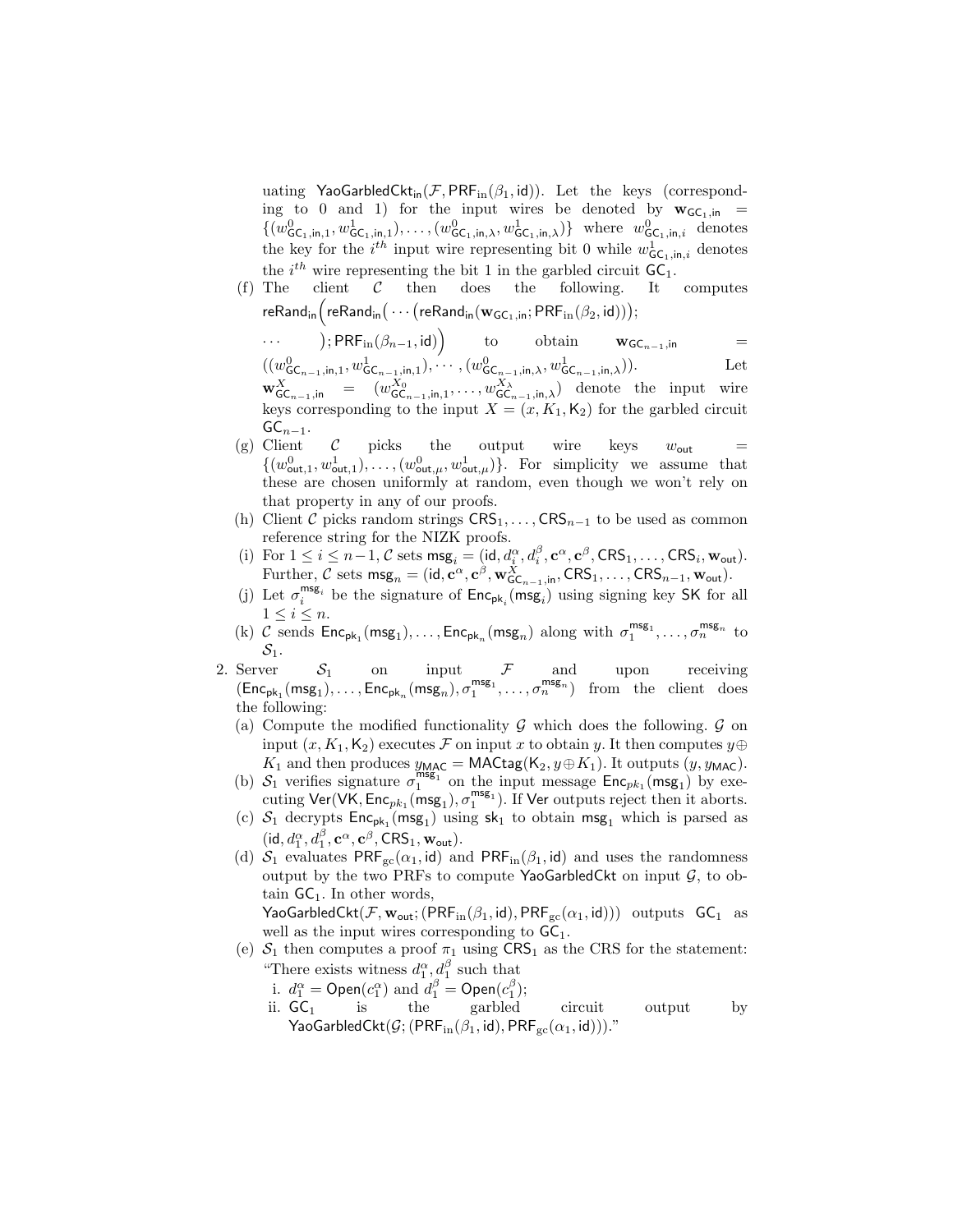More formally, the proof is generated as follows. Consider the following relation:

$$
\begin{array}{l} \mathsf{Rel}_1 = \Big\{ \big( (c_1^\alpha, c_1^\beta, \mathsf{GC}_1), (d_1^\alpha, d_1^\beta) \big) \; : \\ \\ d_1^\alpha = \mathsf{Open}(c_1^\alpha), d_1^\beta = \mathsf{Open}(c_1^\beta), d_1^\alpha = (\alpha_1, R_1^\alpha), \; d_1^\beta = (\beta_1, R_1^\beta), \\ \\ \mathsf{GC}_1 = \mathsf{YaoGarbledCkt}((\mathcal{G}, \mathbf{w}_{\mathsf{out}}); (\mathsf{PRF}_{\mathrm{in}}(\beta_1, \mathsf{id}), \mathsf{PRF}_{\mathrm{gc}}(\alpha_1, \mathsf{id}))) \Big\} \end{array}
$$

Execute Prover<sub>Rel<sub>1</sub></sub>  $((c_1^{\alpha}, c_1^{\beta}, \textsf{GC}_1), (d_1^{\alpha}, d_1^{\beta}))$  to obtain the proof  $\pi_1$ . (f) Generate signature  $\sigma_{\mathcal{S}_1}$  for the message (GC<sub>1</sub>,  $\pi_1$ ).

- (g)  $S_1$  lets  $\pi = {\pi_1}$ , and gives  $(\mathsf{GC}_1, \pi, \mathsf{Enc}_{pk_2}(\mathsf{msg}_2))$ ), . . . ,  $\overline{\text{Enc}}_{pk_n}(\text{msg}_n), \sigma_{S_1}, \sigma_2^{\text{msg}_2}, \ldots, \sigma_n^{\text{msg}_n})$  to  $S_2$ .
- 3. Server  $S_i$  (2  $\leq i \leq n-1$ ) upon receiving  $\mathcal{F}$  and  $(\mathsf{GC}_1,\ldots,\mathsf{GC}_{i-1},\pi,\mathsf{Enc}_{pk_i}(\mathsf{msg}_i),\ \ldots,\ \mathsf{Enc}_{pk_n}(\mathsf{msg}_n),\ \ \sigma_{\mathcal{S}_1},\ \ldots,\ \ \sigma_{\mathcal{S}_{i-1}},$  $\sigma_i^{\text{msg}_i}, \ldots, \sigma_n^{\text{msg}_n}$  from  $S_{i-1}$  does the following:
	- (a)  $S_i$  verifies signature  $\sigma_i^{\text{msg}_i}$  on the input message  $\text{Enc}_{pk_i}(\text{msg}_i)$  by executing  $\text{Ver}(\text{VK}, \text{Enc}_{pk_i}(\text{msg}_i), \sigma_i^{\text{msg}_i})$ . If  $\text{Ver}$  outputs reject then it aborts.
	- (b)  $S_i$  parses  $\pi$  as  $\pi_1, \ldots, \pi_{i-1}$ . It then verifies signatures  $\sigma_{S_1}, \ldots, \sigma_{S_{i-1}}$ on the messages  $(GC_1, \pi_1), \ldots, (GC_{i-1}, \pi_{i-1})$  using the verification keys  $VK_1, \ldots, VK_{i-1}$  respectively.
	- (c)  $S_i$  then decrypts  $\mathsf{Enc}_{pk_i}(\mathsf{msg}_i)$  using secret key sk<sub>i</sub> to obtain  $\mathsf{msg}_i$  which is parsed as  $(id, d_i^{\alpha}, d_i^{\beta}, c^{\alpha}, c^{\beta}, CRS_1, \ldots, CRS_i, w_{out})$ .
	- (d)  $S_i$  verifies all the NIZK proofs in  $\pi$  as follows. It first parses  $\pi$ as  $\pi_1, \ldots, \pi_{i-1}$ . It then executes  $\mathsf{Verifier}_1((c_1^{\alpha}, c_1^{\beta}, \mathsf{GC}_1), \mathsf{CRS}_1, \pi_1)$  and Verifier $_j((c^\alpha_j, c^\beta_j, \mathsf{GC}_j, \mathsf{GC}_{j-1}), \mathsf{CRS}_j, \pi_j)$  for all  $2 \leq j \leq i-1.$   $\mathcal{S}_i$  aborts if any of the verifiers Verifier<sub>j</sub>, for  $1 \le j \le i - 1$ , aborts.
	- (e)  $S_i$  evaluates PRF<sub>re</sub>( $\alpha_i$ , id) and PRF<sub>in</sub>( $\beta_i$ , id) and uses the randomness output by the 2 PRFs to rerandomize the garbled circuit  $\mathsf{GC}_{i-1}$ . More formally, it computes  ${\sf reRand}({\sf GC}_{i-1};({\sf PRF}_{\sf in}(\beta_i,\sf id), {\sf PRF}_{\sf re}(\alpha_i,\sf id)))$  to obtain  $\mathsf{GC}_i$ .
	- (f)  $S_i$  computes a proof  $\pi_i$  with respect to  $CRS_i$  for the statement: "There exists witness  $d_i^{\alpha}$  and  $d_i^{\beta}$  such that
		- i.  $d_i^{\alpha} = \mathsf{Open}(c_i^{\alpha})$  and  $d_i^{\beta} = \mathsf{Open}(c_i^{\beta});$
		- ii.  $GC_i$  is the garbled circuit output by  $\mathsf{reRand}(\mathsf{GC}_{i-1};(\mathsf{PRF}_{\text{in}}(\beta_i,\mathsf{id}),\mathsf{PRF}_{\text{re}}(\alpha_i,\mathsf{id})))."$

More formally, consider the following relation:

$$
\begin{array}{ll} \mathsf{Rel}_1 = \Big\{ \big( (c^{\alpha}_i, c^{\beta}_i, \mathsf{GC}_i, \mathsf{GC}_{i-1}), (d^{\alpha}_i, d^{\beta}_i) \big) \; : \\ & & \\ & d^{\alpha}_i = \mathsf{Open}(c^{\alpha}_i), d^{\beta}_i = \mathsf{Open}(c^{\beta}_i), d^{\alpha}_i = (\alpha_i, R^{\alpha}_i), \; d^{\beta}_i = (\beta_i, R^{\beta}_i), \\ & & \\ \mathsf{GC}_i = \mathsf{reRand}(\mathsf{GC}_{i-1}; (\mathsf{PRF}_{\mathrm{in}}(\beta_i, \mathsf{id}), \mathsf{PRF}_{\mathrm{re}}(\alpha_i, \mathsf{id}))) \Big\} \end{array}
$$

Execute Prover<sub>Rel<sub>i</sub>  $\left((c_i^{\alpha},c_i^{\beta},\mathsf{GC}_i),(d_i^{\alpha},d_i^{\beta})\right)$  to obtain the proof  $\pi_i$ .</sub>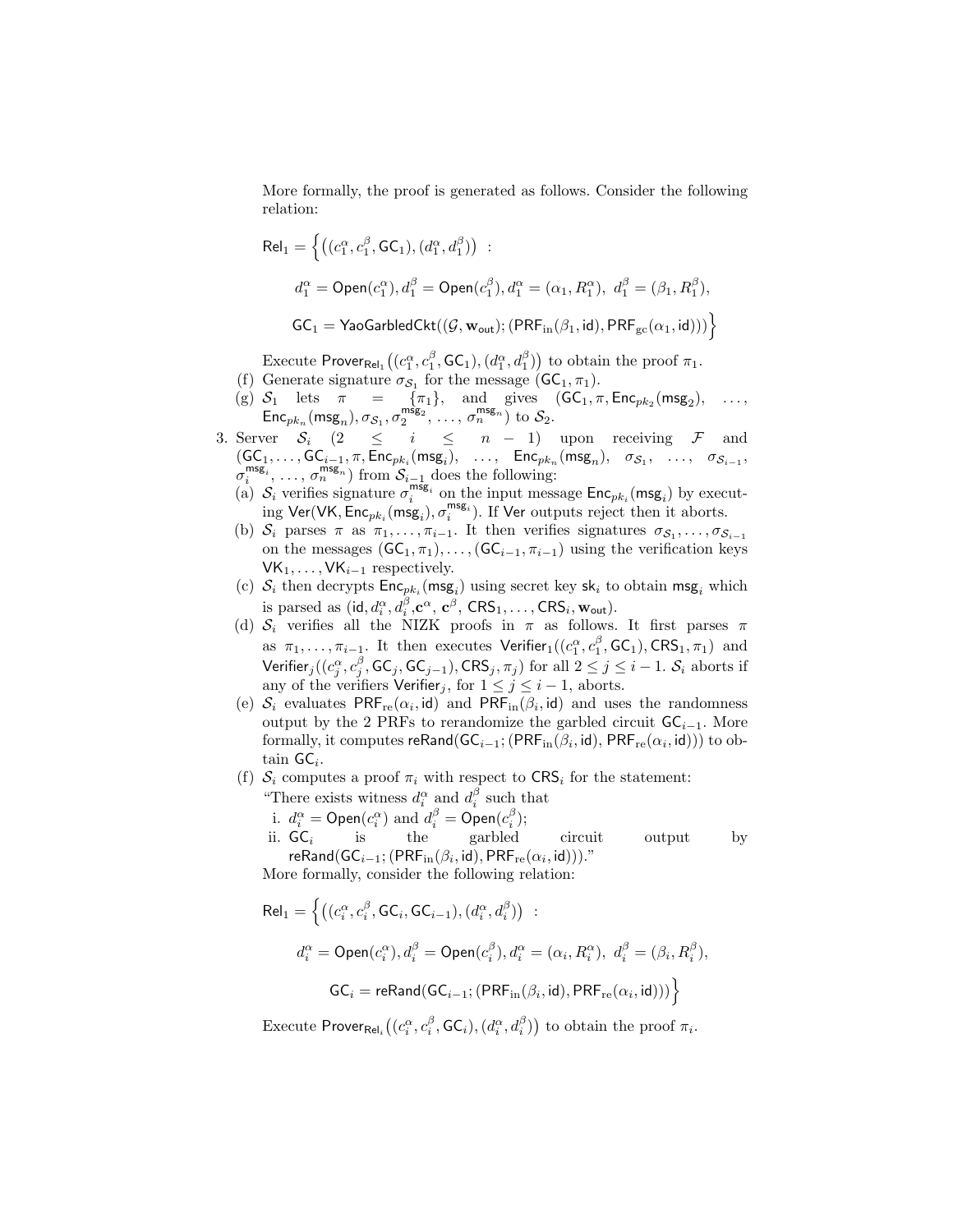- (g) Generate signature  $\sigma_{\mathcal{S}_i}$  for the message ( $\mathsf{GC}_i, \pi_i$ ).
- (h)  $S_i$  lets  $\pi = \pi \cup {\pi_i}$ , and sends  $(\mathsf{GC}_1, \ldots, \mathsf{GC}_i, \mathsf{Enc}_{pk_{i+1}}(\mathsf{msg}_{i+1}), \ldots,$  $\textsf{Enc}_{pk_n}(\textsf{msg}_n), \sigma_{S_1}, \ldots, \sigma_{S_i}, \sigma_{i+1}^{\textsf{msg}_{i+1}}, \ldots, \sigma_n^{\textsf{msg}_n}) \text{ to } S_{i+1}.$
- 4. Server  $S_n$  does the following upon receiving  $\mathcal{F}$  and  $(\mathsf{GC}_1,\ldots,\mathsf{GC}_{n-1},\pi,\mathsf{Enc}_{pk_n}(\mathsf{msg}_n),\sigma_{\mathcal{S}_1},\ldots,\sigma_{\mathcal{S}_{n-1}},\sigma_n^{\mathsf{msg}_n})$ :
	- (a)  $S_n$  verifies signature  $\sigma_n^{\text{msg}_n}$  on the input message  $\text{Enc}_{pk_n}(\text{msg}_n)$  by executing  $\text{Ver}(\text{VK}, \text{Enc}_{pk_n}(\text{msg}_n), \sigma_n^{\text{msg}_n})$ . If Ver outputs reject then it aborts.
	- (b)  $S_i$  parses  $\pi$  as  $\pi_1, \ldots, \pi_{n-1}$ . It then verifies signatures  $\sigma_{S_1}, \ldots, \sigma_{S_{n-1}}$ on the messages  $(GC_1, \pi_1), \ldots, (GC_{n-1}, \pi_{n-1})$  using the verification keys  $VK_1, \ldots, VK_{n-1}$  respectively.
	- (c)  $S_n$  then decrypts  $Enc_{pk_n}(\text{msg}_n)$  using secret key sk<sub>i</sub> to obtain  $\text{msg}_i$ which is parsed as  $(id, \mathbf{c}^{\alpha}, \mathbf{c}^{\beta}, \mathbf{w}_{\mathsf{GC}_{n-1},in}^X, \mathsf{CRS}_1, \ldots, \mathsf{CRS}_{n-1}, \mathbf{w}_{\mathsf{out}})$ . Further,  $\mathbf{w}_{\mathsf{GC}_{n-1},\mathsf{in}}^X$  is parsed as  $(w_{\mathsf{GC}_{n-1},\mathsf{in},1}^{X_1},\ldots,w_{\mathsf{GC}_{n-1},\mathsf{in},\lambda}^{X_\lambda}).$
	- (d)  $S_n$  verifies all the NIZK proofs in  $\pi$  as follows. It first parses  $\pi$ as  $\pi_1, \ldots, \pi_{n-1}$ . It then executes Verifier<sub>1</sub>(( $c_1^{\alpha}, c_1^{\beta}, \textsf{GC}_1$ ), CRS,  $\pi_1$ ) and Verifier $_j((c_j^{\alpha},c_j^{\beta},\mathsf{GC}_j,\mathsf{GC}_{j-1}),\mathsf{CRS},\pi_j)$  for all  $2\leq j\leq n-1.$   $\mathcal{S}_n$  aborts if any of the verifiers  $\mathsf{Verifier}_j$ , for  $1 \leq j \leq n-1$ , aborts.
	- (e) If  $S_n$  accepts all the NIZK proofs and signatures, it uses  $\mathbf{w}_{\mathsf{GC}_{n-1}}^X$  to  $G_n$  accepts an the NER proofs and signatures, it uses  $w_{GC_{n-1}}$  to evaluate the garbled circuit  $GC_{n-1}$  to obtain the wire keys  $w_{out}^2$ . It then determines  $\mathbf{z} = z_1 \cdots z_{|\mathcal{G}_{out}|}$  <sup>[14](#page-15-3)</sup> such that the set of wire keys  $\{w_{\text{out},1},\ldots,w_{\text{out},|\mathcal{G}_{\text{out}}|}\}$  represents  $\mathbf{w}_{\text{out}}^z$ .  $\mathcal{S}_n$  sends **z** to the client  $\mathcal{C}$ .
- 5. Client on receiving **z** from  $S_n$  does the following:
	- (a) C parses **z** as  $(y, y_{MAC})$ .
	- (b) C executes  $\mathsf{MAC}$ verify<sub>K<sub>2</sub></sub> $(y, y_{\mathsf{MAC}})$ . If the output of MACverify is 0 then it outputs Reject. Else, it computes  $y'$  where  $y' = y \oplus K_1$  and then it outputs Accept.

It is easy to see that correctness follows from the correctness of Yao and other underlying primitives. We defer the proof of privacy and soundness to the full version.

## References

- <span id="page-15-2"></span>ACG<sup>+</sup>14. Prabhanjan Ananth, Nishanth Chandran, Vipul Goyal, Bhavana Kanukurthi, and Rafail Ostrovsky. Achieving privacy in verifiable computation with multiple servers – without fhe and without pre-processing. IACR Cryptology ePrint Archive, 2014, 2014.
- <span id="page-15-0"></span>AIK10. Benny Applebaum, Yuval Ishai, and Eyal Kushilevitz. From secrecy to soundness: Efficient verification via secure computation. In Automata, Languages and Programming, 37th International Colloquium, ICALP 2010, Bordeaux, France, July 6-10, 2010, Proceedings, Part I, pages 152–163, 2010.
- <span id="page-15-1"></span>BBS98. Matt Blaze, Gerrit Bleumer, and Martin Strauss. Divertible protocols and atomic proxy cryptography. In  $EUROCRYPT$ , pages 127–144. Springer, 1998.

<span id="page-15-3"></span><sup>&</sup>lt;sup>14</sup>  $|\mathcal{G}_{\text{out}}|$  denotes the length of the output of the function  $\mathcal{G}$ .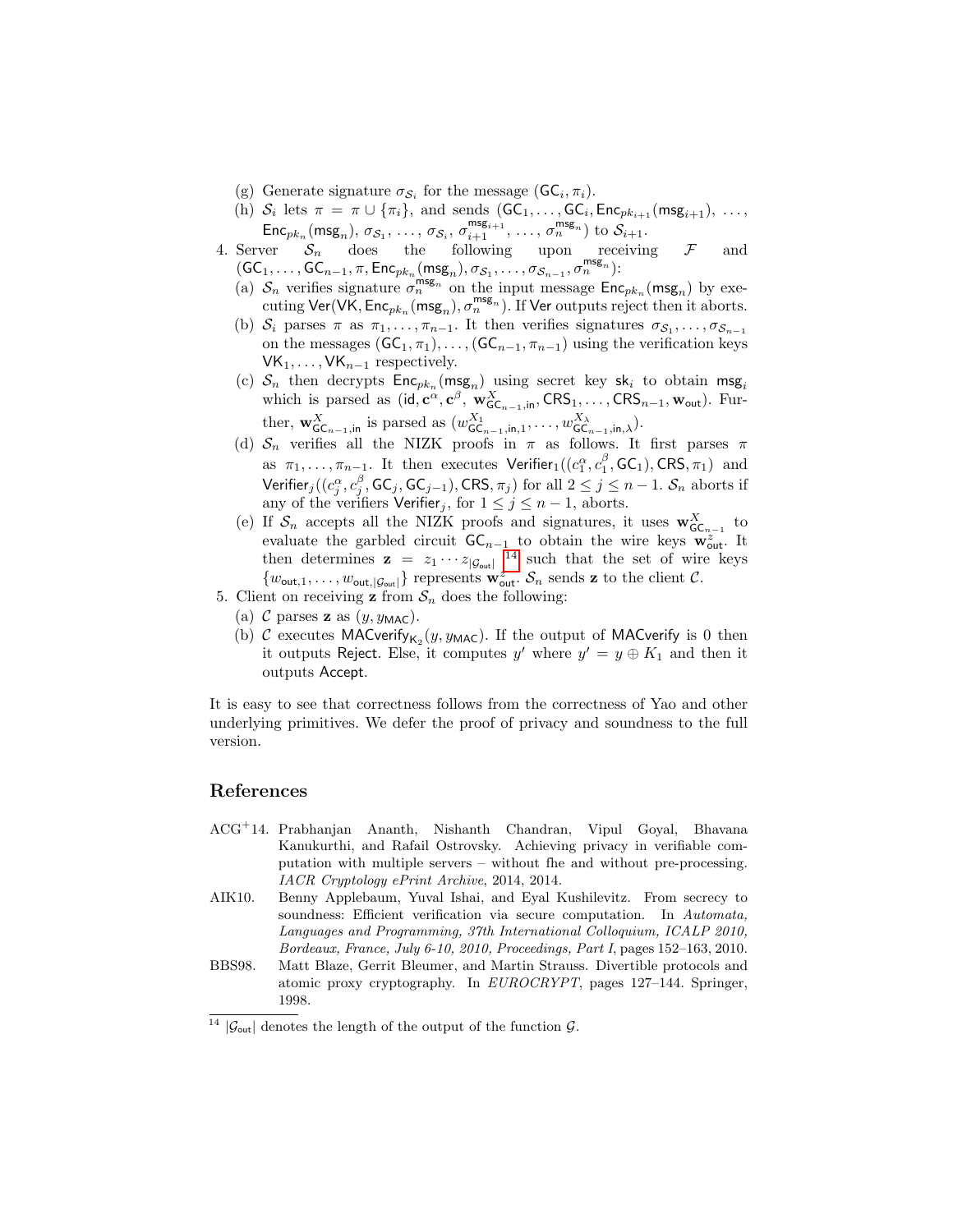- <span id="page-16-4"></span>BCCT12. Nir Bitansky, Ran Canetti, Alessandro Chiesa, and Eran Tromer. From extractable collision resistance to succinct non-interactive arguments of knowledge, and back again. In Proceedings of the 3rd Innovations in Theoretical Computer Science Conference, ITCS '12, pages 326–349, New York, NY, USA, 2012. ACM.
- <span id="page-16-7"></span>BGV11. Siavosh Benabbas, Rosario Gennaro, and Yevgeniy Vahlis. Verifiable delegation of computation over large datasets. In Phillip Rogaway, editor, CRYPTO, volume 6841 of Lecture Notes in Computer Science, pages 111– 131. Springer, 2011.
- <span id="page-16-12"></span>BHR12. Mihir Bellare, Viet Tung Hoang, and Phillip Rogaway. Adaptively secure garbling with applications to one-time programs and secure outsourcing. In ASIACRYPT, pages 134–153, 2012.
- <span id="page-16-2"></span>BV13. Zvika Brakerski and Vinod Vaikuntanathan. Lattice-based fhe as secure as pke. Cryptology ePrint Archive, Report 2013/541, 2013. [http://eprint.](http://eprint.iacr.org/) [iacr.org/](http://eprint.iacr.org/).
- <span id="page-16-1"></span>CKV10. Kai-Min Chung, Yael Tauman Kalai, and Salil P. Vadhan. Improved delegation of computation using fully homomorphic encryption. In Tal Rabin, editor, Advances in Cryptology - CRYPTO 2010, 30th Annual Cryptology Conference, Santa Barbara, CA, USA, August 15-19, 2010. Proceedings, volume 6223 of Lecture Notes in Computer Science, pages 483-501. Springer, 2010.
- <span id="page-16-13"></span>Cra12. Ronald Cramer, editor. Theory of Cryptography - 9th Theory of Cryptography Conference, TCC 2012, Taormina, Sicily, Italy, March 19-21, 2012. Proceedings, volume 7194 of Lecture Notes in Computer Science. Springer, 2012.
- <span id="page-16-10"></span>CRR11. Ran Canetti, Ben Riva, and Guy N. Rothblum. Practical delegation of computation using multiple servers. In Yan Chen, George Danezis, and Vitaly Shmatikov, editors, ACM Conference on Computer and Communications Security, pages 445–454. ACM, 2011.
- <span id="page-16-11"></span>CRR12. Ran Canetti, Ben Riva, and Guy N. Rothblum. Two protocols for delegation of computation. In ICITS, pages 37–61, 2012.
- <span id="page-16-5"></span>DFH12. Ivan Damgård, Sebastian Faust, and Carmit Hazay. Secure two-party computation with low communication. In Cramer [\[Cra12\]](#page-16-13), pages 54–74.
- <span id="page-16-8"></span>FG12. Dario Fiore and Rosario Gennaro. Publicly verifiable delegation of large polynomials and matrix computations, with applications. In ACM Conference on Computer and Communications Security, pages 501–512, 2012.
- <span id="page-16-9"></span>GGH<sup>+</sup>13. Sanjam Garg, Graig Gentry, Shai Halevi, Amit Sahai, and Brent Waters. Attribute based encryption for circuits from multilinear maps. In CRYPTO, 2013.
- <span id="page-16-0"></span>GGP10. Rosario Gennaro, Craig Gentry, and Bryan Parno. Non-interactive verifiable computing: Outsourcing computation to untrusted workers. In Advances in Cryptology - CRYPTO 2010, 30th Annual Cryptology Conference, Santa Barbara, CA, USA, August 15-19, 2010. Proceedings, pages 465–482, 2010.
- <span id="page-16-6"></span>GGPR13. Rosario Gennaro, Craig Gentry, Bryan Parno, and Mariana Raykova. Quadratic span programs and succinct nizks without pcps. In Eurocrypt, 2013.
- <span id="page-16-3"></span>GHV10. Craig Gentry, Shai Halevi, and Vinod Vaikuntanathan. i-hop homomorphic encryption and rerandomizable yao circuits. In Advances in Cryptology - CRYPTO 2010, 30th Annual Cryptology Conference, Santa Barbara, CA, USA, August 15-19, 2010. Proceedings, pages 155–172, 2010.